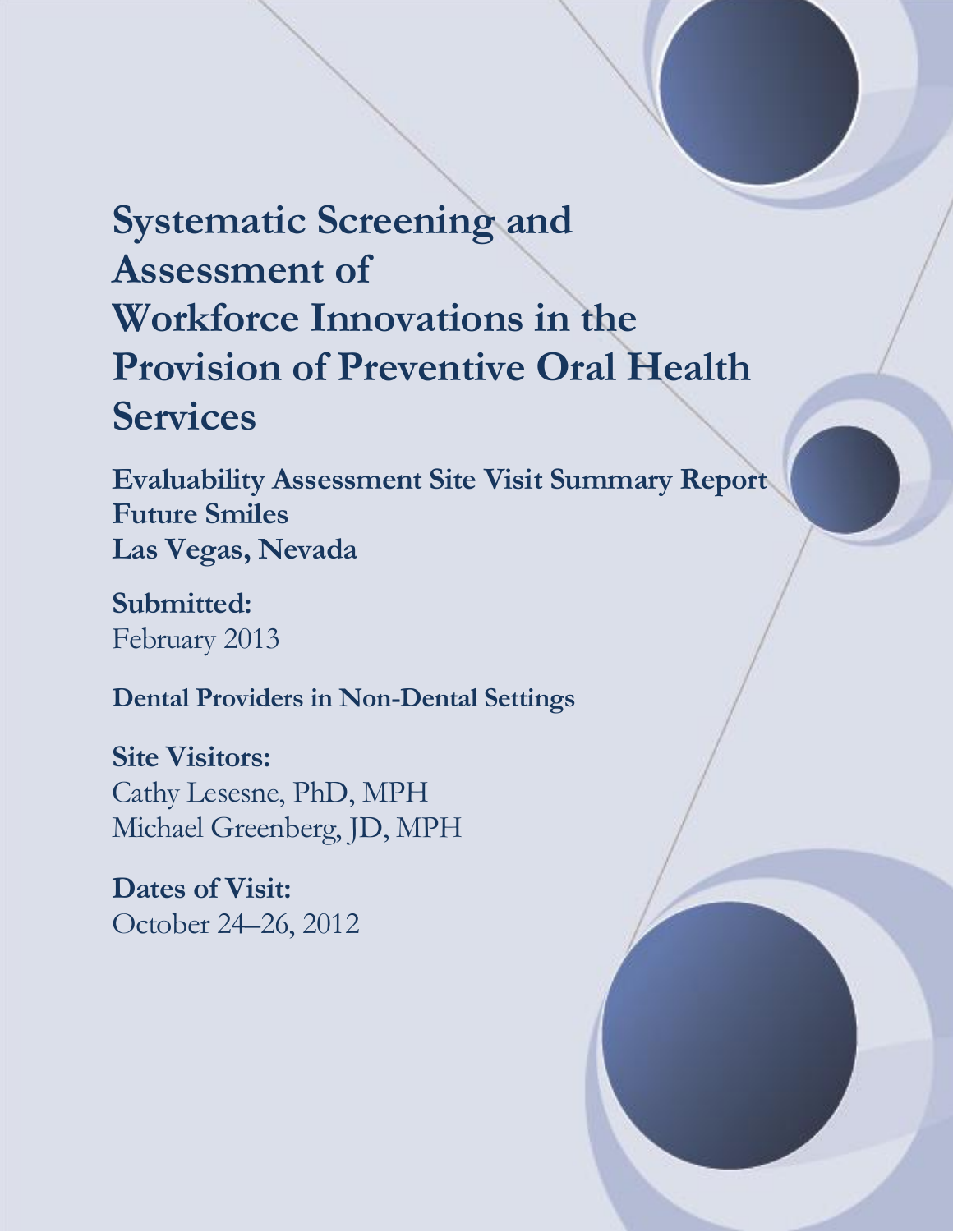## **TABLE OF CONTENTS**

| ı.      |  |  |  |  |
|---------|--|--|--|--|
|         |  |  |  |  |
|         |  |  |  |  |
| П.      |  |  |  |  |
|         |  |  |  |  |
|         |  |  |  |  |
| Ш.      |  |  |  |  |
|         |  |  |  |  |
|         |  |  |  |  |
| IV.     |  |  |  |  |
|         |  |  |  |  |
|         |  |  |  |  |
| $V_{-}$ |  |  |  |  |
|         |  |  |  |  |
| VI.     |  |  |  |  |
|         |  |  |  |  |
|         |  |  |  |  |
| VII.    |  |  |  |  |
|         |  |  |  |  |
|         |  |  |  |  |
|         |  |  |  |  |

## **Appendices**

- **A. INTERVIEW GUIDE TOPICS**
- **B.** Logic Model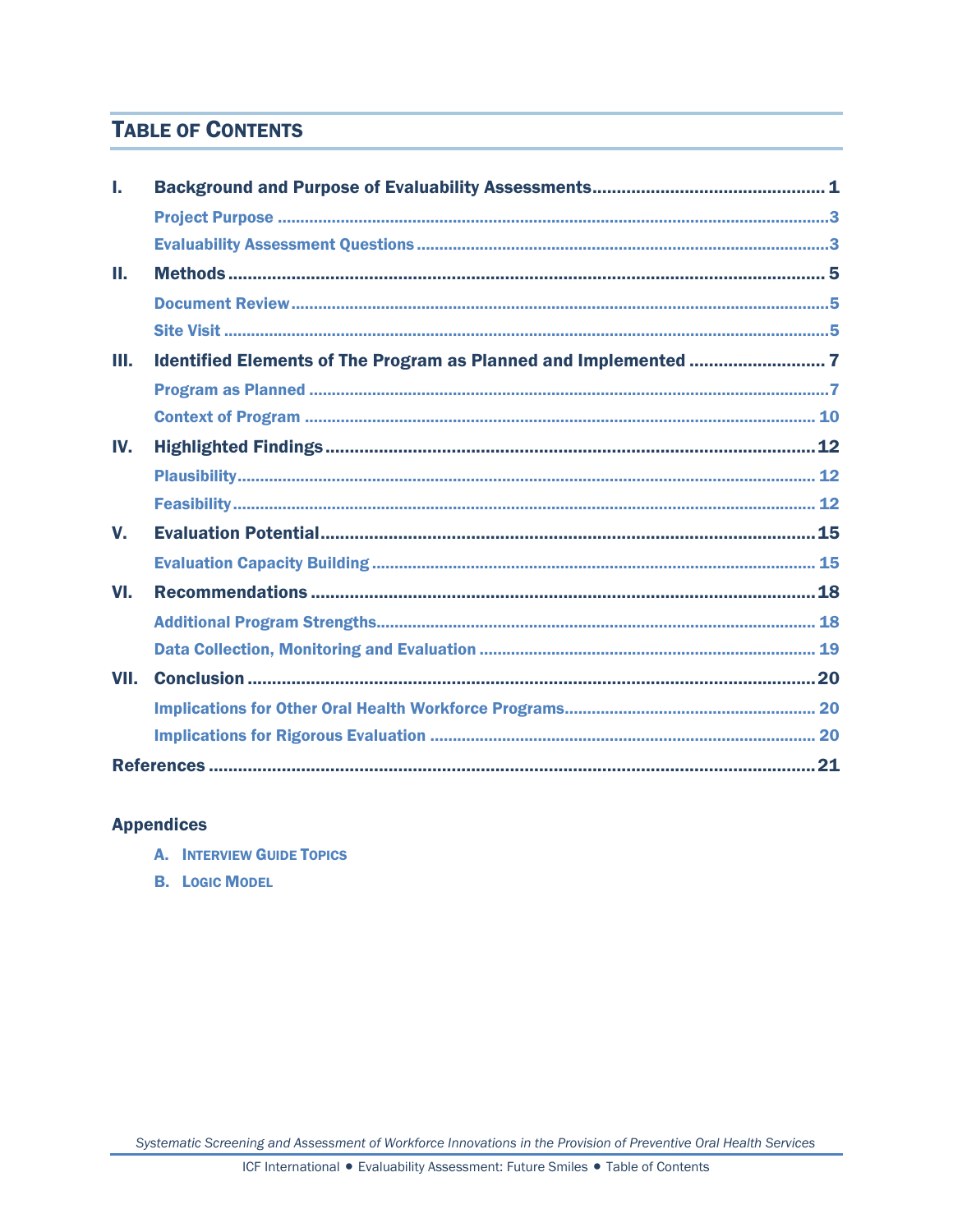## <span id="page-2-0"></span>I. BACKGROUND AND PURPOSE OF EVALUABILITY ASSESSMENTS

Lack of access to preventive dental care for all ages remains a public health challenge. Currently, potentially promising workforce innovations are being used to improve access to preventive oral health care. Examples include improving the diversity of the workforce, enhancing the education of health care professionals, encouraging the participation of non-dental health care professionals, expanding the roles of existing dental professionals, and developing new types of dental professionals. In most cases, these innovations do not have robust outcome data demonstrating their impact on access to care or oral health status.

This project, the *Systematic Screening and Assessment of Workforce Innovations in the Provision of Preventive Oral Health Services,* seeks to identify promising workforce innovations that increase access to and availability of preventive oral health services. This is a collaborative effort led by a team from the Robert Wood Johnson Foundation (RWJF) and ICF International. ICF International serves as the project contractor.

For this project, we are interested in identifying **promising innovations that increase the workforce and capacity of dental and non-dental professionals in the provision of preventive oral health services**, in both typical and atypical settings. We will focus on the following four types of workforce interventions, programs, policies, and models that strive to increase Americans' access to oral health care, as well as prevent the onset of real diseases (e.g., tooth decay, gum disease, cavities):

Throughout this protocol, the following terms are used interchangeably:

- Innovations
- Interventions
- Programs
- Policies
- Models
- 1. **Dental providers in non-dental settings.** Dental providers may expand the public's access to oral health services through a variety of programs and settings such as WIC, Head Start, classrooms, congregate meal sites, public health and social services centers. Dentists, dental hygienists, and other dental providers may provide oral health education, fluoride, sealants, and other services in these diverse settings. For example, a dental hygienist may work with schools to deliver fluoride treatments and sealants to school children.
- 2. **Non-dental providers in non-dental settings.** Non-dental providers may include physicians, nurse practitioners, physician assistants, nurses, nutritionists, childcare and outreach workers, and others. With the appropriate education and training, these professionals can educate patients, perform dental screenings, and make referrals for dental treatment. A specific example is caregivers of seniors and adults with disabilities, who are trained to prompt, assist or perform oral health prevention services with their clients.
- 3. **New types of dental professionals trained to provide preventive services.** New dental professionals, who focus on preventive services may be added to the dental team, function independently in a collaborative program with a dentist, or program under general supervision of a dentist. Examples of these new types of dental professionals may include dental health aides, dental health coordinators, oral preventive assistants, advanced dental hygiene practitioners, and expanded function dental auxiliaries.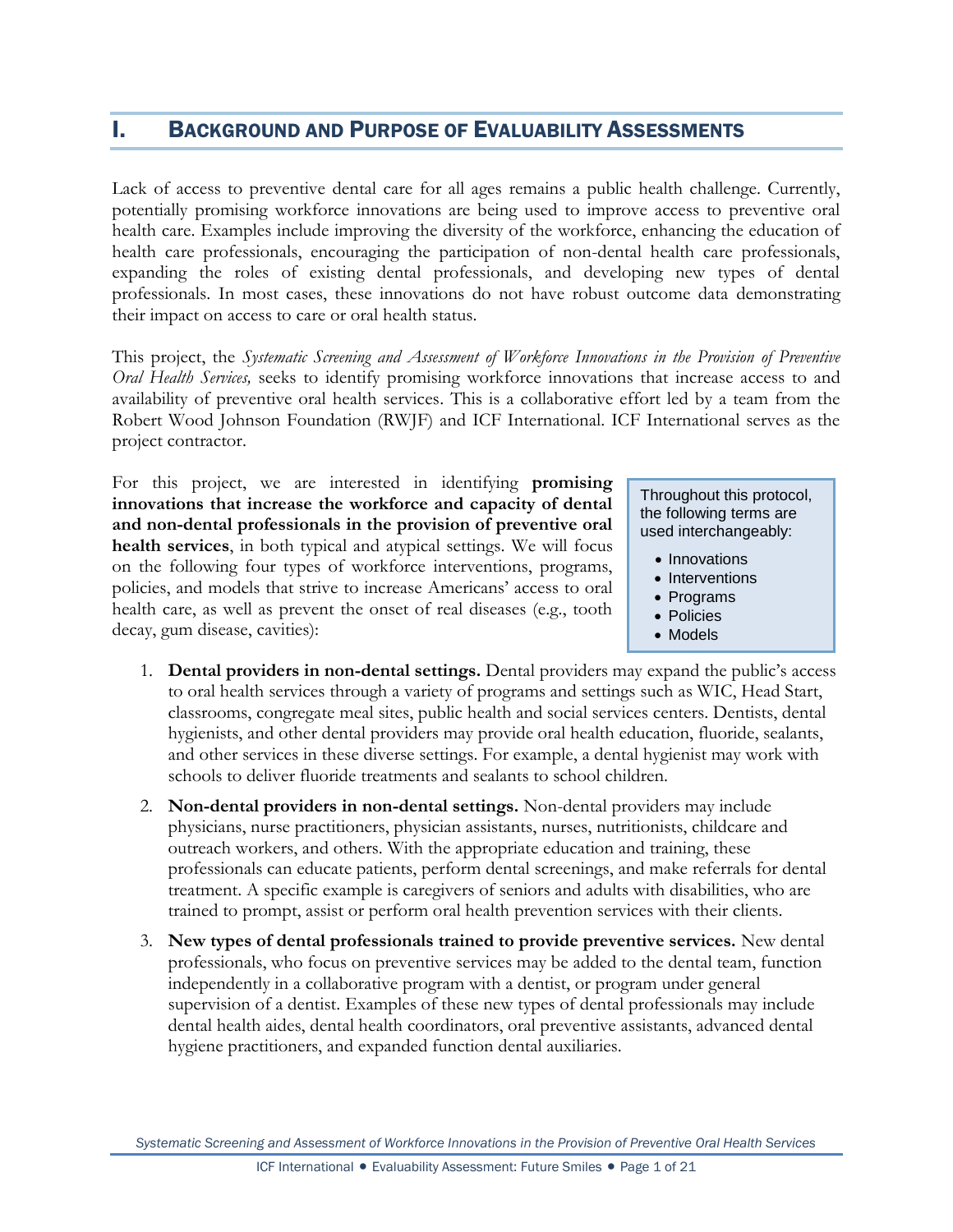4. **Innovative preventive practices in traditional dental settings.** Dentistry and dental education are increasingly moving toward a medical model of dental disease that prioritizes prevention, risk assessment, and disease management. This approach is likely to change how dentistry is practiced and delivered in offices and clinics. Examples might include dental practices or clinics that have changed the way they deliver anticipatory guidance, risk assessment, and prevention services (e.g., via group dental wellness visits and similar innovations).

We use the Systematic Screening and Assessment (SSA) Method to identify and screen real-world interventions and select those that are both ready for evaluation and highly promising in terms of their plausible effectiveness, reach to the target population, feasibility, and generalizability (Leviton Dawkins, & Kettel Khan, 2010). The SSA Method integrates expert review with evaluability assessment (EA) as a means to identify promising practice-based strategies worthy of more rigorous evaluation studies (Leviton & Gutman, 2010). It includes the following steps: (1) requesting nominations of programs and innovations; (2) engaging a panel of experts with knowledge in oral health, health workforce, health education and promotion, and evaluation to conduct an initial review of the initiatives and identify those that merit further study; (3) conducting EAs of the selected programs; (4) facilitating a second review by the expert panel of the selected programs after considering the results of the EA, and having the expert panel rate their promise and readiness for evaluation; (5) using the results to position the most promising interventions for rigorous evaluation; (6) providing constructive feedback to the programs for further refinement; and (7) providing the list of most promising programs for further evaluation and program development. The funnel diagram in Figure 1 below depicts the overall process of this project.

#### Figure 1. Funnel Process of the Systematic Screening and Assessment of Workforce Innovations Designed to Promote Oral Health and Prevent Dental Disease

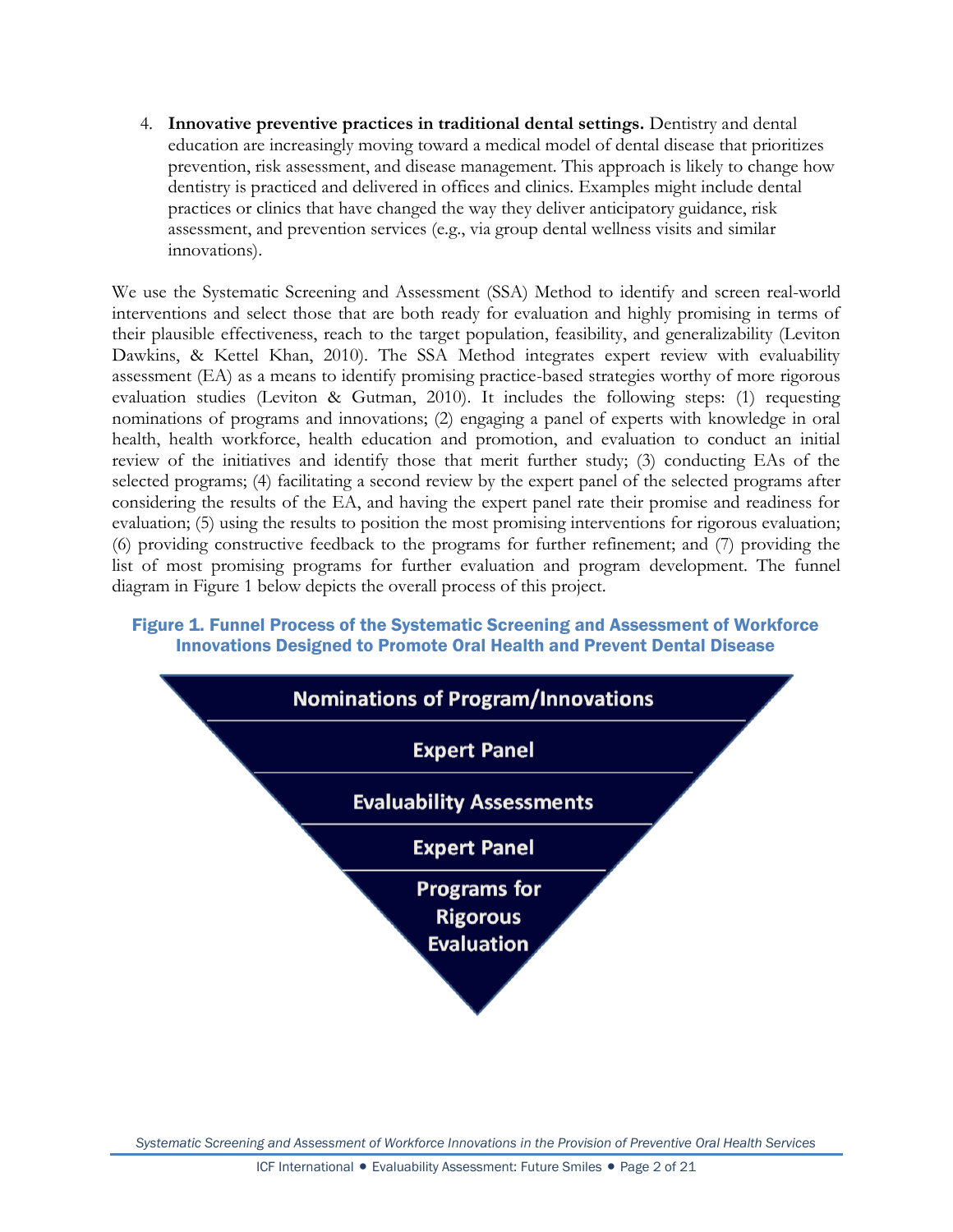## <span id="page-4-0"></span>Project Purpose

The overall goal of this project is to identify promising innovations that increase the workforce and capacity of dental and non-dental professionals in the provision of preventive oral health services, in both typical (i.e., dental) and atypical (i.e., non-dental) settings. Based on findings from this SSA project, programs may be evaluated for effectiveness and/or for adaptation purposes. The SSA method will assess plausibility, implementation, data availability, design, and analytic issues among the programs.

The innovations selected for EA are the result of a systematic review by a panel of experts using the criteria described in Table.

| <b>Criterion</b>                               | <b>Description</b>                                                                                                                                                                                                                                                                                                                                                         |  |  |  |
|------------------------------------------------|----------------------------------------------------------------------------------------------------------------------------------------------------------------------------------------------------------------------------------------------------------------------------------------------------------------------------------------------------------------------------|--|--|--|
| Potential impact                               | The potential for the innovation to increase access to oral health care. Estimate<br>of potential impact can be based on "face value," program documents, and/or<br>expert input.                                                                                                                                                                                          |  |  |  |
| Reach to target<br>population                  | The percentage of the target population "reached" or in some other way positively<br>affected by the intervention.                                                                                                                                                                                                                                                         |  |  |  |
| <b>Acceptability to</b><br>stakeholders        | The potential or actual evidence that the intervention is acceptable and even<br>attractive to pertinent collaborators, gatekeepers, and other necessary groups,<br>such as dental clinics, dentists, and patients. Conversely, the lack of likelihood<br>that stakeholder opposition to the intervention might limit its effectiveness,<br>sustainability or replication. |  |  |  |
| Feasibility of<br>implementation               | The likelihood that the intervention as designed can be or has been implemented<br>fully, given the clarity of its goals, objectives, and strategies; complexity and<br>leadership requirements; financial and other costs; and training and supervision<br>requirements.                                                                                                  |  |  |  |
| <b>Feasibility of adoption</b>                 | The potential for other sites or entities to adopt the intervention-particularly for<br>multiple states or regions or racial/ethnic groups.                                                                                                                                                                                                                                |  |  |  |
| <b>Transportability or</b><br>generalizability | The degree to which the intervention demonstrates or has potential to be<br>adapted for other settings that differ in size, resources, and demographics.                                                                                                                                                                                                                   |  |  |  |
| Intervention<br>sustainability                 | The likelihood that the intervention can continue over time without special<br>resources or extraordinary leadership.                                                                                                                                                                                                                                                      |  |  |  |
| Staff and<br>organizational capacity           | Sponsoring organization and staff have the capacity to participate fully in a brief<br>assessment, learn from it, and further develop the program.                                                                                                                                                                                                                         |  |  |  |
| Sustainability of health<br>effect             | Will the intended health effect of the intervention endure over time?                                                                                                                                                                                                                                                                                                      |  |  |  |

#### Table 1. Criteria for Selecting Innovations for an Evaluability Assessment

## <span id="page-4-1"></span>Evaluability Assessment Questions

At the core of the SSA Method is the EA. Each EA will consist of reviews of documents followed by a 3-day site visit during which trained project staff members will assess implementation, data collection, and options for evaluation. The objectives of the EA are to examine the following:

1. The *plausibility* that the innovation will produce the desired outcomes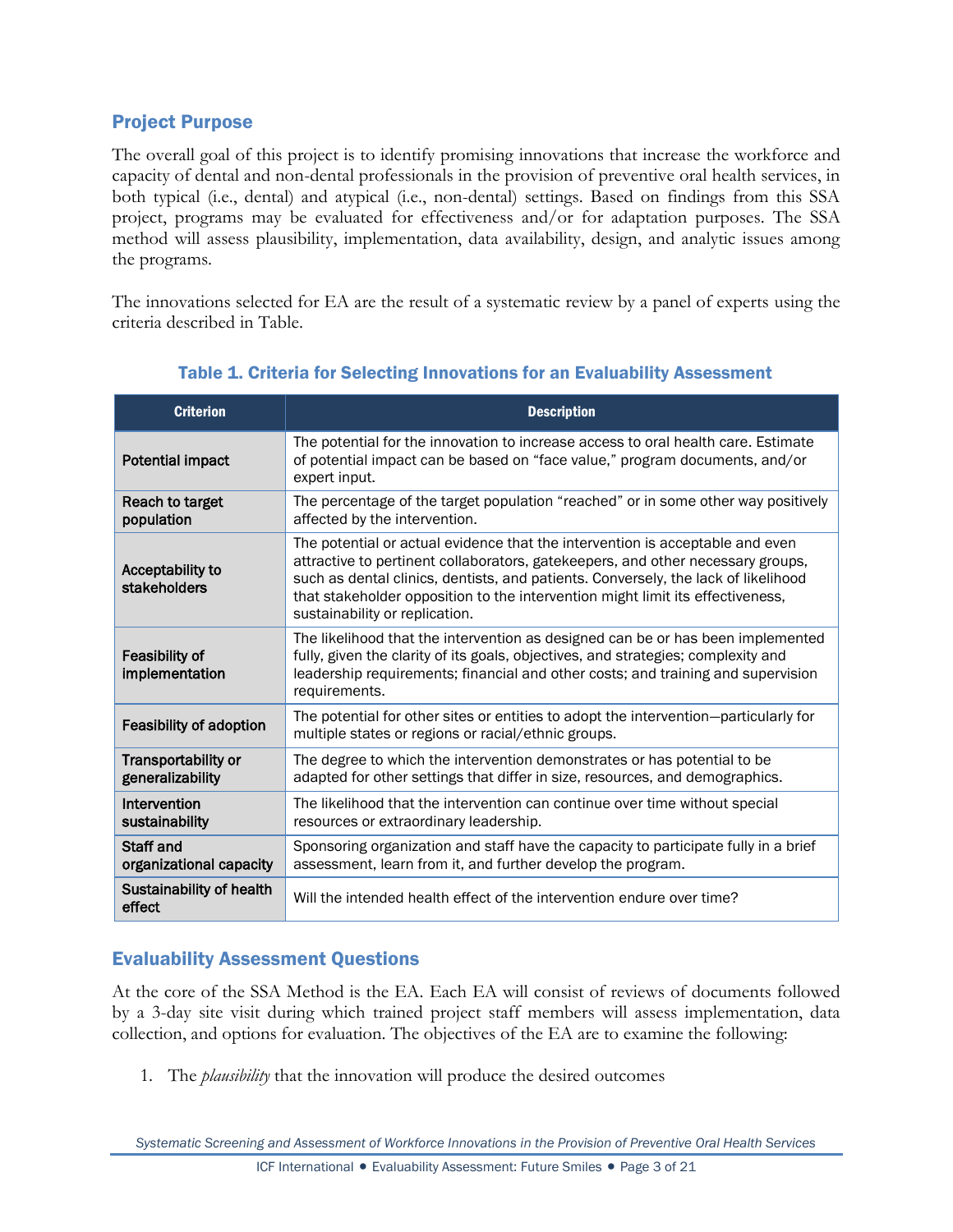- 2. The *feasibility* of fully implementing the innovation
- 3. The options for *further evaluation*

As part of the site visit, a limited amount of onsite technical assistance (TA) will be provided to each site; this TA may focus on topics such as the program's logic model and evaluation. On the basis of the findings of the EAs, the expert panel will identify a program that shows promise in increasing access to and availability of preventive oral health services and readiness for rigorous evaluation.

Questions guiding the EA are noted below. These questions form the basis of the guides for data collection, analysis, and reports.

- 1. Is it *plausible* that the program will produce the desired outcomes, leading to the provision and/or improved access to preventive oral health services?
	- a. Is the program based on scientific theory or evidence?
	- b. Is the logic or theory of change plausible?
		- i. What are the components of the program?
		- ii. What are the goals and expected outcomes of the program?
		- iii. Are the links between program components and expected outcomes in the logic model appropriate and plausible based on logic, scientific theory, or evidence?
		- iv. Is there agreement on the program logic model among key informants?
- 2. Is it *feasible* that the program will be fully implemented as intended?
	- a. How far has implementation progressed?
	- b. Have there been any barriers in implementing the program?
	- c. How is the program funded?
	- d. Who is the target audience? Is the programs tailored to this audience?
- 3. What are options for *further evaluation*?
	- a. What is the capacity of the parent organization and staff for evaluation and their receptivity to it?
	- b. Is there an ongoing documentation or formal evaluation component?
	- c. What are the available data sources? Are the available data sources appropriate indicators of achievement?
	- d. Are there sufficient baseline data to use in further evaluation?
	- e. How might the timeline of the program impact evaluation methods if selected for a more formal evaluation?
	- f. Are there sufficient nonmonetary resources to conduct a more formal evaluation?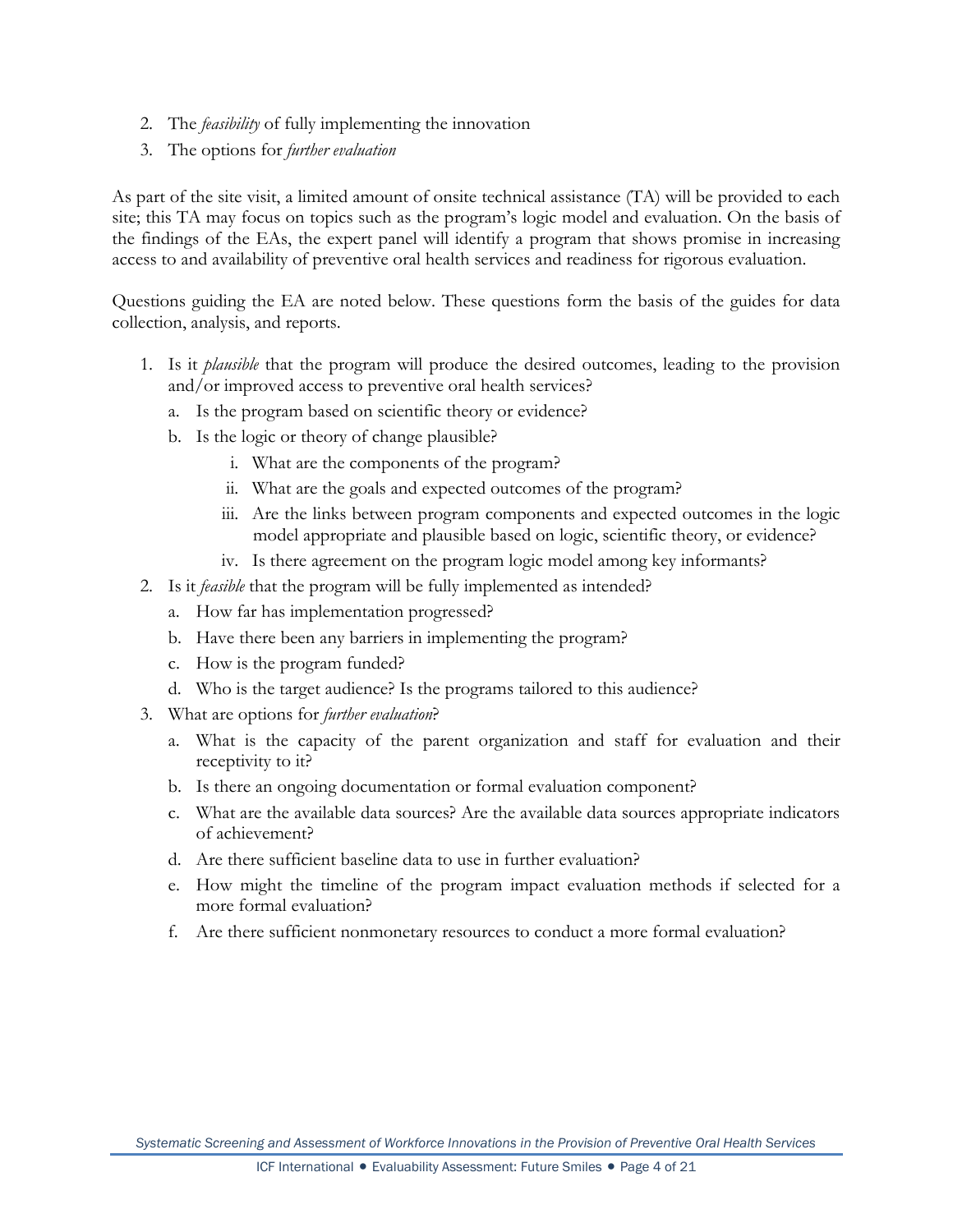## <span id="page-6-0"></span>II. METHODS

#### <span id="page-6-1"></span>Document Review

Before the site visit, the site visit team reviewed various documents as part of the background review on the program. The document review helped site visitors gain a general understanding of the program structure. The materials also served as a reference during analysis and report writing to provide clarification or a more comprehensive context for the data collected throughout the EA. The site visit team reviewed the following documents:

- 1. Outline of relevant Nevada revised statutes
- 2. Future Smiles Practice Analysis
- 3. Future Smiles Program Description
- 4. Future Smiles Timeline of Events and Services Offered
- 5. Future Smiles Baseline Impact Summary
- 6. Future Smiles Outreach Demographics
- 7. Future Smiles Preliminary Data
- 8. Future Smiles 2012 RFP Summary
- 9. Future Smiles Outcome Study 2012 Research Design
- 10. Summary of research on dental care and student outcomes memo

#### <span id="page-6-2"></span>Site Visit

The site visit to Las Vegas, Nevada took place between October 24–26, 2012. Using semistructured interview guides, the site visit team conducted a total of 12 interviews. (See Appendix A for a list of the interview guide topics.) Before the visit, ICF requested a list of suggested interviewees from the site. Once the list was received, ICF team members talked with the site visitors and the site contact to discuss the roles of those individuals suggested, consider any important persons who may have been missed, and confirm those who would be interviewed. The site visitors conducted a total of 12 in-person interview sessions involving 15 individuals during the site visit. Respondents read an informed consent statement, which emphasized that the purpose of the visit was not to conduct an actual evaluation, but rather to learn about the program. The document also stressed that interviewees' responses would be confidential. Table 1 shows the number of interviews by interviewee type.

#### Table 1. Interviews Conducted

| Lead Administrator/<br>Manager(s) | <b>Other Staff</b> | <b>Partners</b> | <b>Other Stakeholders</b> | <b>Total</b> |
|-----------------------------------|--------------------|-----------------|---------------------------|--------------|
|                                   |                    |                 |                           | 15           |

These interviews were conducted with the following people:

- 1. Terri Chandler, Founder/Future Smiles Executive Director
- 2. Cathy Carreiro, Public Health Dental Hygienist
- 3. Joane Cummings, Program Resource Coordinator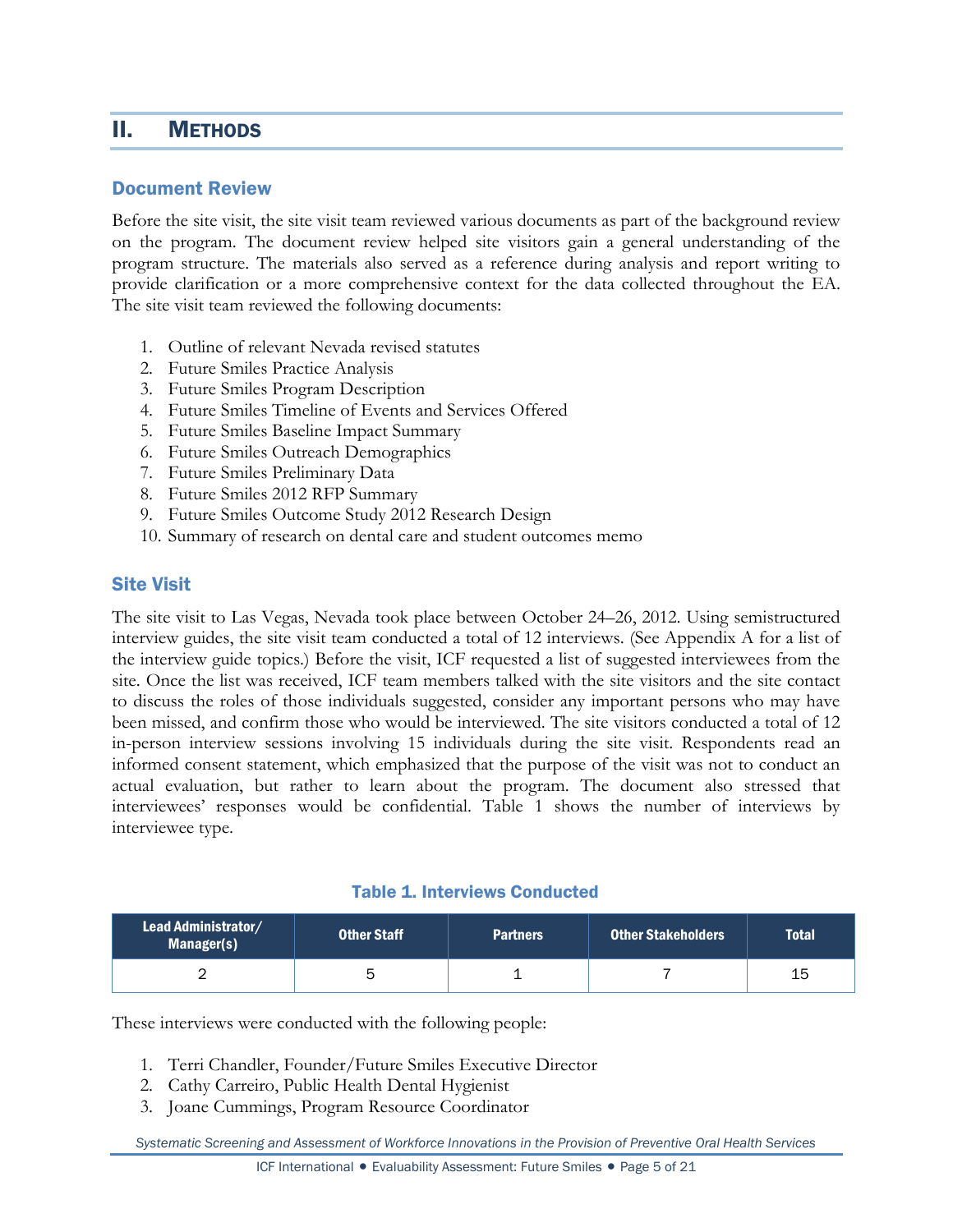- 4. Nancy Dockery, Program Manager/Public Health Dental Hygienist
- 5. Diana Albiston, Hollingsworth ES Principal
- 6. Stephanie Redwine, Co-Founder/Dental Hygiene Director
- 7. Dwight Jones, CCSD Superintendent
- 8. Chris Garvey, CCSD School Board Trustee
- 9. Sally Jost, CCSD Health Related Services
- 10. Vicki Herman, CCSD Health Related Services
- 11. Lisa Pitch, CCSD Coordinator of Research
- 12. Shari Peterson, College of Southern Nevada Dental Hygiene Program Manager
- 13. Christina Demopoulos, UNLV SDM Professor/Future Smiles Dental Director
- 14. Cass Palmer, President & CEO of United Way of Southern Nevada
- 15. Terri Janison, Senior Director of Community Development at United Way of Southern Nevada

Chris Garvey participated in all of the interviews involving members of the CCSD. Also, the members of the United Way of Southern Nevada were interviewed during the same time. All other interviews occurred as one-on-one encounters. On average, the interviews lasted approximately 60 minutes.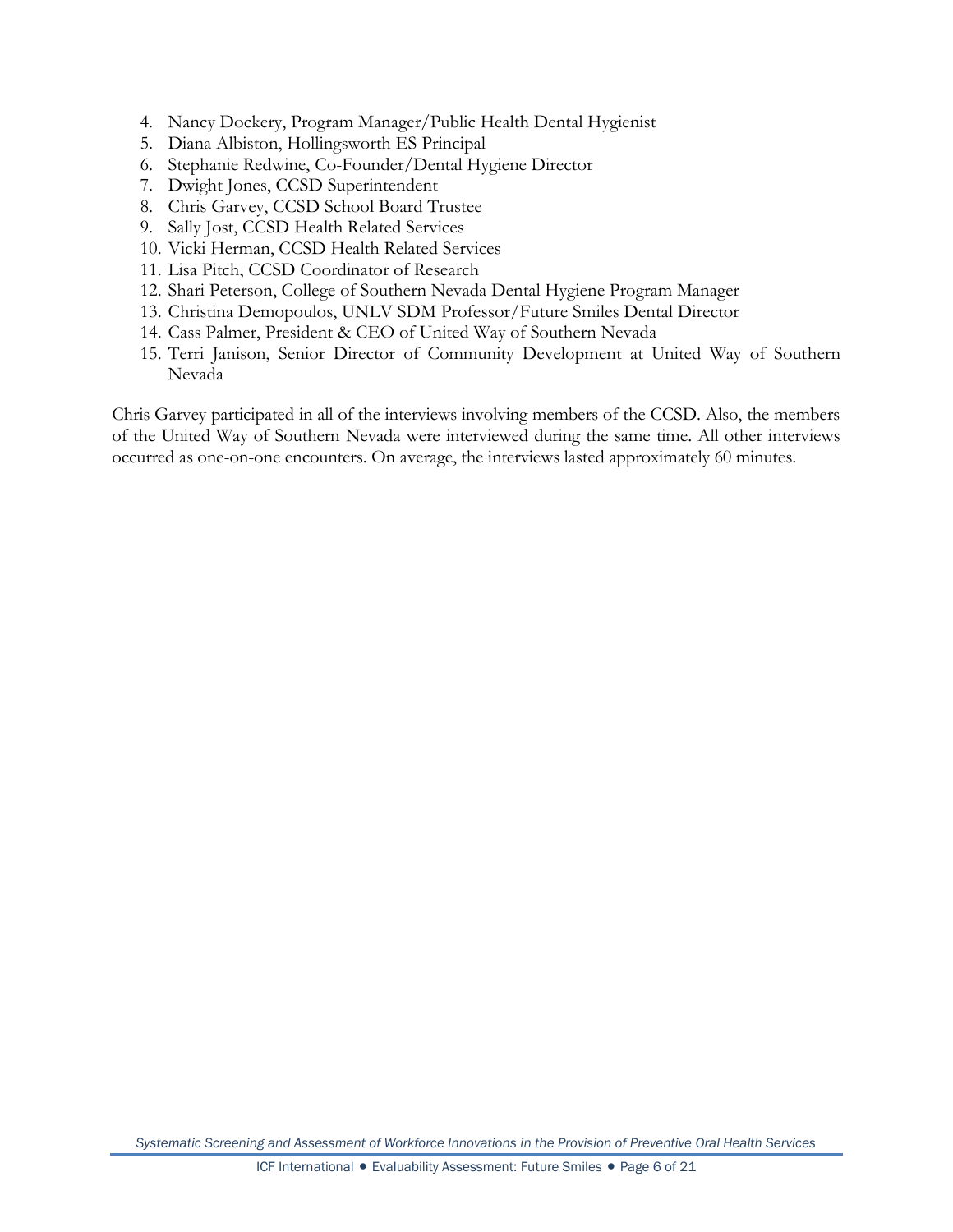## <span id="page-8-0"></span>III. IDENTIFIED ELEMENTS OF THE PROGRAM AS PLANNED AND IMPLEMENTED

The review of program documents and the site visit interviews helped the site visitors to identify various elements of the Future Smiles (FS) program as it was planned and as it currently is being implemented.

#### <span id="page-8-1"></span>Program as Planned

#### *Brief History of the Program*

Founded in late 2009, FS is a 501 (c) 3 organization based in Las Vegas, Nevada that provides vital oral health care to vulnerable children to decrease the incidence of oral disease and instill life-long positive oral health behavior. The program is school-based and provides oral health care (dental screenings, oral health education, cleaning, sealants, fluoride varnish, and recare/ongoing preventive care) to low-income, uninsured, and Medicaid/CHIP (Children's Health Insurance Program) enrolled children. Terri Chandler, a dental hygienist, is also the founder and executive director of FS. Her history as an oral health advocate began in 1998 while she participated in legislative efforts to improve the oral health of Nevadans. Since its inception in 2009, FS has provided preventive oral health services to more than 3,000 at-risk children in school settings.

#### *Implemented Components of Program*

A relatively recent Nevada law allows dental hygienists to practice in high-need areas without the direct supervision of a dentist. However, the law requires that dental hygienists who wish to practice independent of a dental practice obtain a special license to do so; this license is called a "public health dental hygiene endorsement (PHDHE)." The endorsement allows the hygienist to operate in certain settings without the oversight of a dentist. The resulting reduction in red tape and expenses allows FS to expand its reach to more patients. FS is a nonprofit organization led by a PHDHE hygienist and staffed by a team of mostly part-time dental hygienists who also hold a PHDHE. The program has a strong partnership with Clark County School District (CCSD) to provide oral health services through two primary delivery mechanisms within at-risk schools where 50% or more of the student body receives free and reduced (F & R) meals. One method is through school-based health centers for education and prevention of oral disease (EPODs). These EPODs are located at the schools in either an unused classroom, school-based health center (SBHC), or an unused modular space. The sponsoring school site provides space, utilities, consumables, water, and restroom facilities at no cost to the program (the sponsor has typically been the school district and/or the City of Las Vegas which owns some of the properties FS uses). The program's three current EPODS are each located within CCSD. Specifically, the EPODs are offered at:

- 1. Clark High School
- 2. Cunningham Health Center
- 3. Hollingsworth Elementary School

The second manner of program delivery is via FS mobile sites. The program's dental equipment consists of portable units manufactured by DNTLworks that weigh 50 lbs. or less, and can be easily packed up and relocated by the FS hygienists. The FS staff serves a wider range of CCSD schools by operating in temporary spaces multiple times a year to provide services at more distal schools or at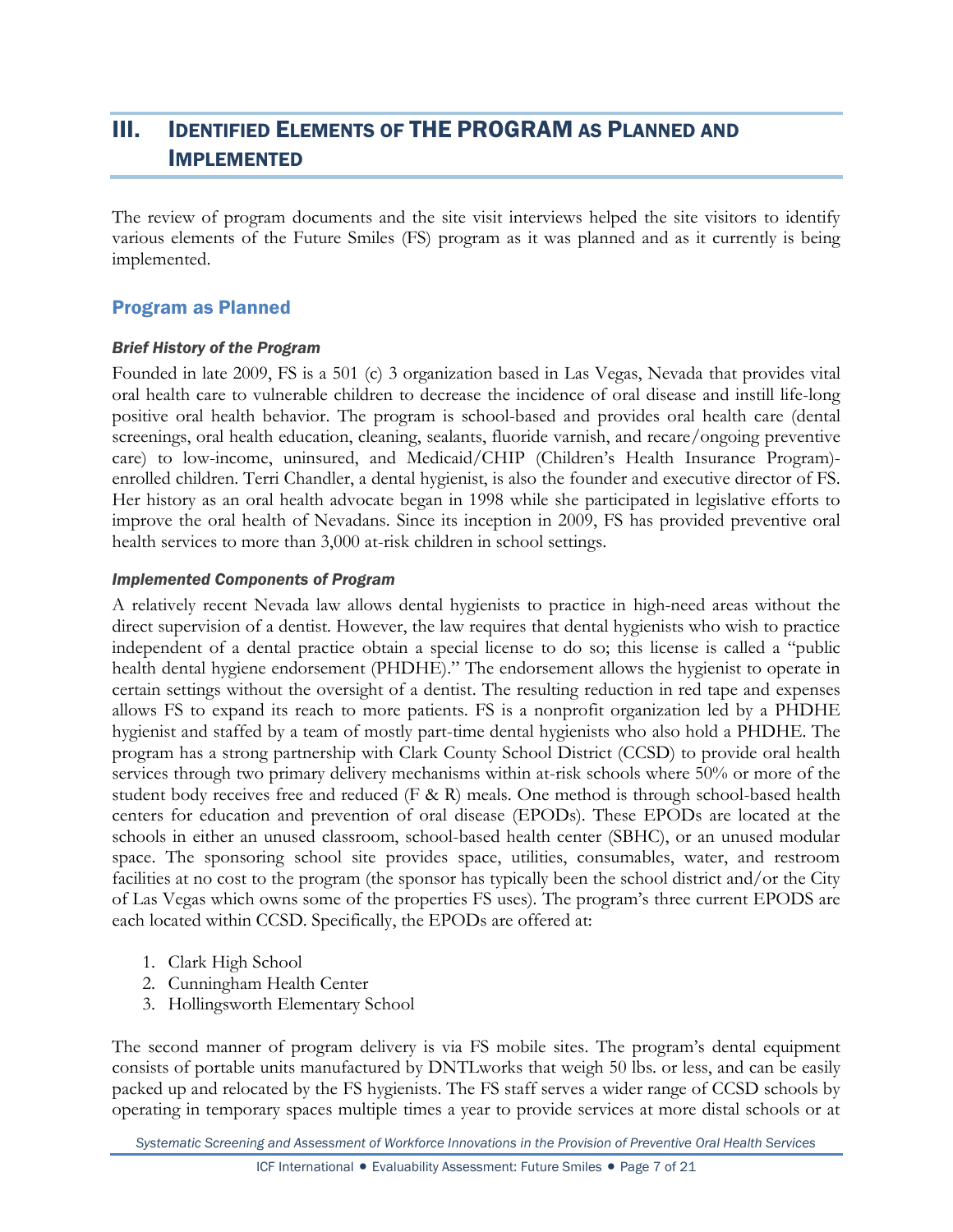schools without space to operate a more permanent EPOD. The mobile sites currently serve the following locations within CCSD:

- 1. Basic High School
- 2. Bennett Elementary School
- 3. Brinley Middle School
- 4. Fay Herron High School
- 5. Laughlin Junior/Senior High School
- 6. Martinez Elementary School
- 7. Virgin Valley Elementary School
- 8. Whitney Elementary School
- 9. Chaparral High School

Using both the EPOD and mobile service models, FS provides the same preventive oral health care to children that includes: dental screenings, oral health education, cleaning, sealants, fluoride varnish, and recare (ongoing preventive care). Services are provided to children whose parent or guardian has provided a written consent allowing their child to receive services for 2-year periods (after 2 years, a new consent form must be signed). In locations where FS has stationary EPODs, services are provided year round on specific days of the week which are noted on a calendar that parents receive. About every 6 months, typically during school hours, children are removed from permissible classes to come to the EPOD to receive oral health services.

In places where the FS services are provided using the mobile equipment, FS sets up a temporary location (all that is required is a water source and electricity) about 2–3 days per week for a month or until FS hygienists see all enrolled students. About 6 months later, it provides return for recare services, following the same procedure for removing students from classes to receive oral health care. This process is more systematic for elementary age students. For high school students, it is more ad hoc/by appointment (which could be during the school day, right before or after school) due to limitations on the classes students in upper grades can be dismissed from and how they are escorted from class to the EPOD.

Regardless of how the care is delivered, when needed, FS refers patients to local partners for restorative care. They include: Project Smile (Clark County Public Education Fund program to provide urgent dental care to low-income children), UNLV SDM free Saturday events, Paradise Park Children's Dental Clinic, Dental Care International, and private dental offices. Typically, the referral partner's services are provided either for free or a fee based on a sliding scale for the low-resource children that FS refers.

#### *Goals and Expected Outcomes*

The overall goal and mission of the program is to increase access to oral health care in underserved populations. The program seeks to decrease oral disease through education and prevention, thus, instilling positive oral health behavior for a lifetime. (See Appendix B for the program logic model.)

The FS program's expected outcomes are to increase the number of students receiving screenings, dental sealants, cleanings, fluoride varnishes, and oral health education. The program also hopes to screen and treat more students in more schools in underserved areas over time. As FS reaches more individuals, it expects to see an increase in student achievement and a decrease in absenteeism. The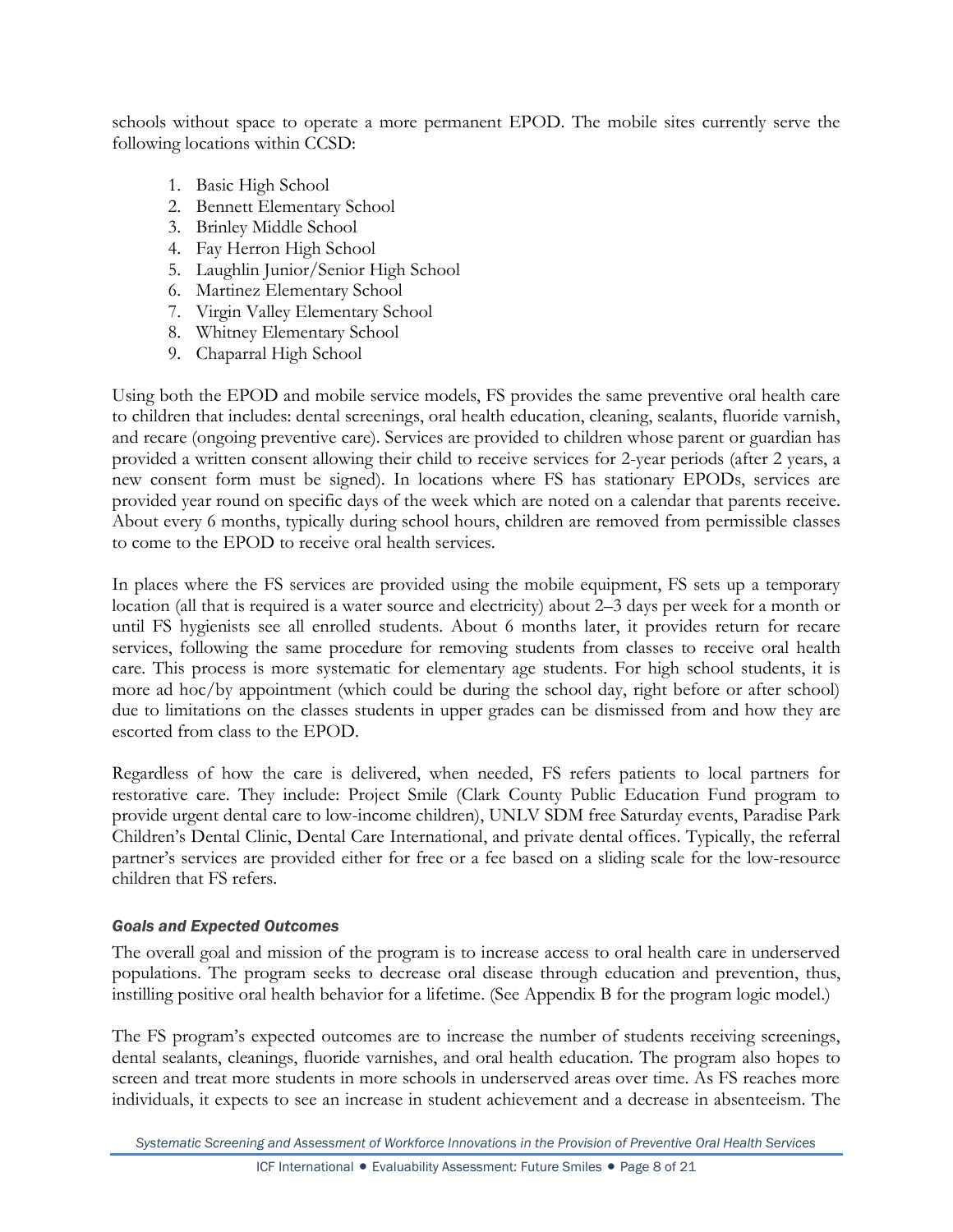program staff also expect to see a reduction in urgent care needs (e.g., emergency room visits) from students with severe tooth decay.

#### *Target Audience*

FS' primary audience are students enrolled at one of their EPOD or mobile sites who are at risk due to poverty (attending schools with most students receiving free and reduced price lunch) and age pre-K to 18 (or older depending on graduation date from high school). Tangentially, the program also reaches the parents or guardians of the children as well as their siblings and other family members when they receive education from FS hygienists at health fairs and other community events. In collaboration with United Way, FS also enhances the work of a preschool education program known as High Scope by offering "Brush at Lunch" events to educate parents about oral health care and healthy behaviors to promote oral health among their young children. Also supported by United Way, High Scope is an evidence-based, early intervention program that works with parents to reduce developmental delays and increase school readiness among at-risk children.

#### *Progression of Implementation*

Since its inception in late 2009, FS has grown a great deal. Since 2009, the program has observed a 42% increase in the number of children receiving dental sealants and a 19% decrease in children with untreated tooth decay, among other accomplishments at the Cunningham ES site. The program has also expanded into more schools, served over 5,000 students, and administered over 10,000 protective sealants. They have also provided nearly 2,000 cleanings and almost 5,000 fluoride varnishes. Their reach and acceptance among students and parents has increased greatly since the program began, but potential funding cuts will limit the amount of services that FS can provide in the coming year.

#### *Program Funding*

FS funding comes primarily from reimbursement of services delivered under Medicaid and supplemented by various grant funding and donations. Currently, the McFadden Charitable Foundation (\$100,000) and United Way (\$80,000) are the program's top funders. However, United Way funding is expected to be reduced in the coming months due to some administrative/management changes that affected funding levels this year—the foundation leaders were interviewed and reaffirmed that this was unfortunate and they were seeking funding to restore the level but may not be able to this fiscal year. While FS leadership continues to seek grant funding, this fiscal year, FS has received \$210,298.40 in funding out of \$1,903,100.00 in applications/funding requests.

A full and detailed budget was provided by the program showing total costs, United Way funding request, and FS revenue or in-kind contributions—prior to the cut by the United Way the total budget was \$493,549 and then after the 30% reduction from the UWSN the resulting budget for 2012-13 was \$363,705. This operational budget includes all costs and the majority of costs are associated with service provision/labor and supplies (a distant second highest expenditure). Part of their funding comes from being able to receive reimbursement payments through Medicaid (if youth are enrolled). Nevada has three Medicaid payers and two of these (Scion and HP) have accepted FS as a reimbursable provider on their provider panels. One (HPN, the largest of these payers) claims the provider panels are closed and will not allow FS to get on the list. This affects their funding as it is estimated that \$80,000 of their services are forced to be considered as in-kind and therefore must be written off by the organization.

*Systematic Screening and Assessment of Workforce Innovations in the Provision of Preventive Oral Health Services*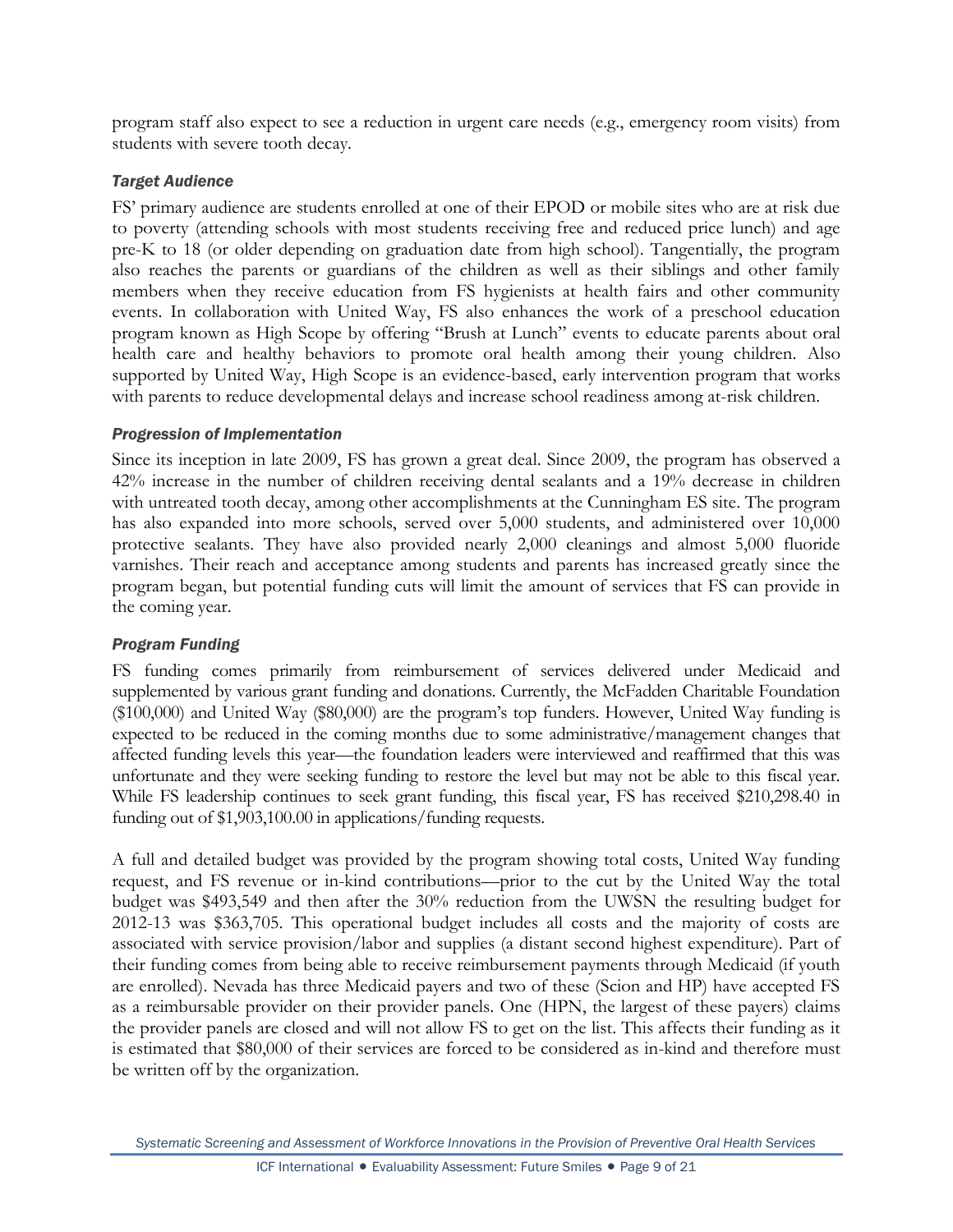## <span id="page-11-0"></span>Context of Program

#### *Organizational Context*

The primary services offered by FS are delivered by nine dental hygienists and one coordinator, but patients may be referred to external resources to receive restorative dental care when needed. Most of the staff work only a few days per week within the FS program and spend the other days in other dental care settings, mostly private or university/college-based. Also, the FS staff typically rotate working at the various EPOD and mobile sites throughout the year. However, it appears that some staff members are more stationary, providing services primarily in one location or the same EPOD locations.

#### *Community Context*

CCSD is the fifth largest school district in the United States, with over 311,000 students, though not all meet the eligibility criteria to be enrolled in FS. Criteria include over 50% of the student population receiving (F & R); and the school must be willing to partner with FS staff to offer preventive oral health services to students. At approximately 44% of the total student population, Hispanics make up the largest demographic group enrolled in CCSD, while white students account for about 29% of district enrollment (Millard, 2012). During the site visit, many district officials noted that nearly half the schools in CCSD meet the over 50% (F & R) eligibility requirement for FS services.

The CCSD school board, superintendent, principals, and relevant teachers at participating schools are all important partners in FS. CCSD is not heavily involved in the design of the program. Still it is an invested partner, supporting the program with infrastructure resources (space and facilitation of FS), as well as supporting some research and evaluation of the program through its research and evaluation unit. The district's involvement is critical to the success of FS and it is certainly a strong champion of the program.

FS achieves community impact through oral health education that the program's hygienists provide at "brush at lunch" events, parent meetings, health fairs, and other community activities. The community is not involved in the design or implementation of FS. However, interviewees did not identify this as a hindrance to the program, and site visitors did not see it as posing any particular challenges.

#### *Current Reach to Priority Population*

Participation in FS requires active parental consent which can reduce overall program participation. There is no way around this potential hindrance to the program. Because on-site oral hygiene services constitute a health care service, parents must authorize their children's treatment. Using a unique student identifier (identical to CCSD's unique student identifier), FS has the ability to provide the specific number of consented youth per school per year and to track all services provided to that student. However, FS has to couple that information with individual school enrollment data to estimate participation rates at each location. To date, this calculation had not been made. But CCSD promptly submitted each school's program enrollment data to FS and ICF. As a result, FS can assess participation rates by site if it desired. Anecdotally, the FS staff noted a high level of participation in its first two elementary school EPOD locations—suggesting about 80% of the at-risk children enrolled at the schools are served by FS (Once given, consent is active for a 2-year period and then requires a new consent form). At-risk is defined as children from low-income families, Medicaid or CHIP enrollees, and/or uninsured-w/out health care. While FS staff did not discuss specific attempts to recruit the remaining estimated 20% of at-risk students at these schools, they certainly

*Systematic Screening and Assessment of Workforce Innovations in the Provision of Preventive Oral Health Services*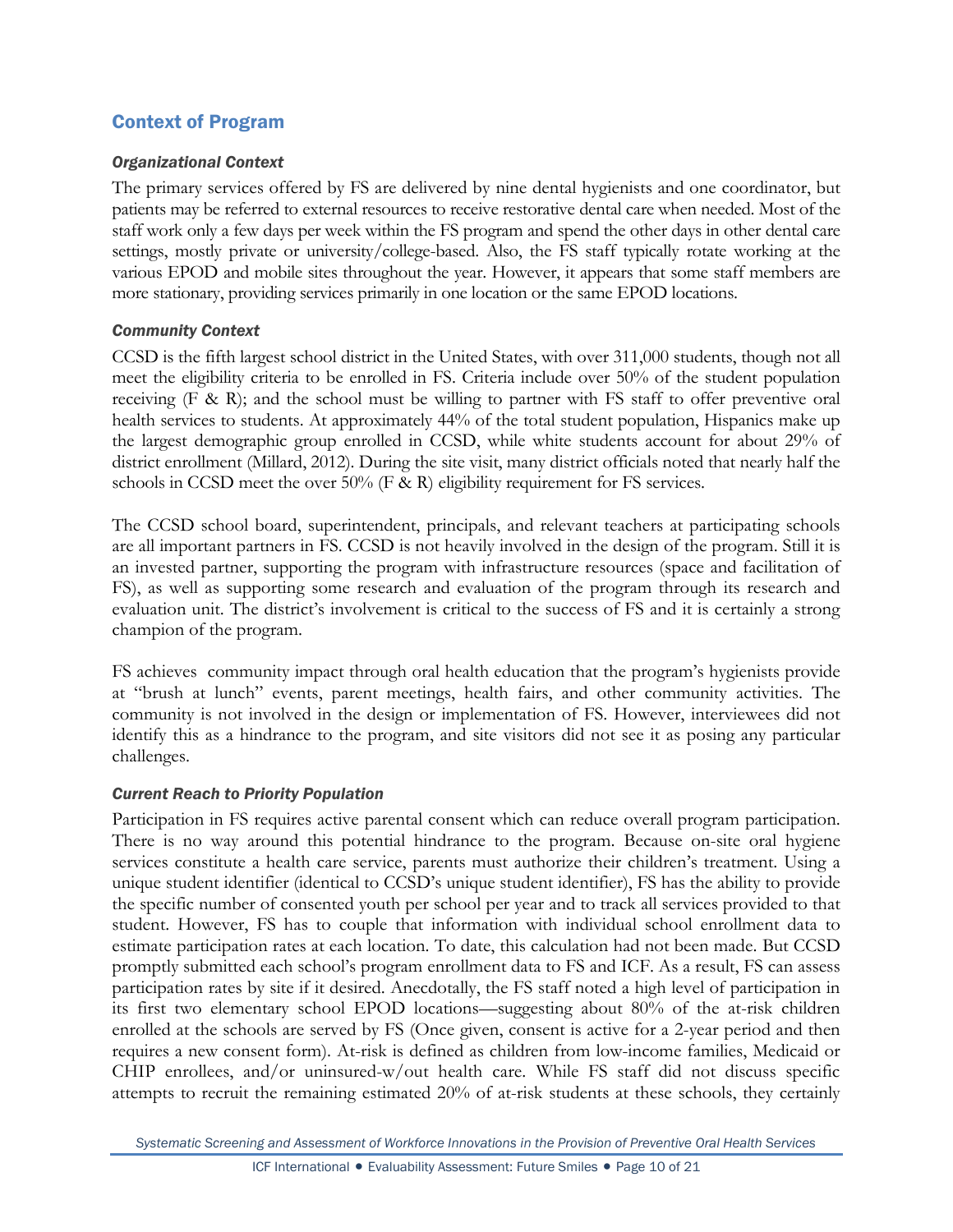suggested that the longer the program is at these locations, the stronger their parental reminder strategies (in partnership with school staff) and the higher the rate of returned consent forms.

FS staff also noted that program participation rates in schools with EPODs are much higher than schools that offer mobile services twice a year. Participation is also high where FS has a permanent presence or where it has worked with a school for at least 1 year (participation increases with length of partnership). The site visitors felt the participation at middle and high schools was much more limited but, in elementary schools, the model is well-received and participation rates appear strong. Therefore, participation seems limited only by the program's ability to: secure a viable venue, ensure parental consent forms are returned, and obtain the funding to deliver services.

CCSD has about 311,000 students enrolled. Of these, just over 50% are identified as qualifying for free and reduced lunch schools (mostly attending Title I schools). Thus, about 160-170,000 students are the potential target population for FS. While the numbers of youths served may be only a small percentage of the total district enrollment, it is still substantial  $(\sim 3-5\%)$ , given the scale of the program's resources and limited ability to bill all three Medicaid payers.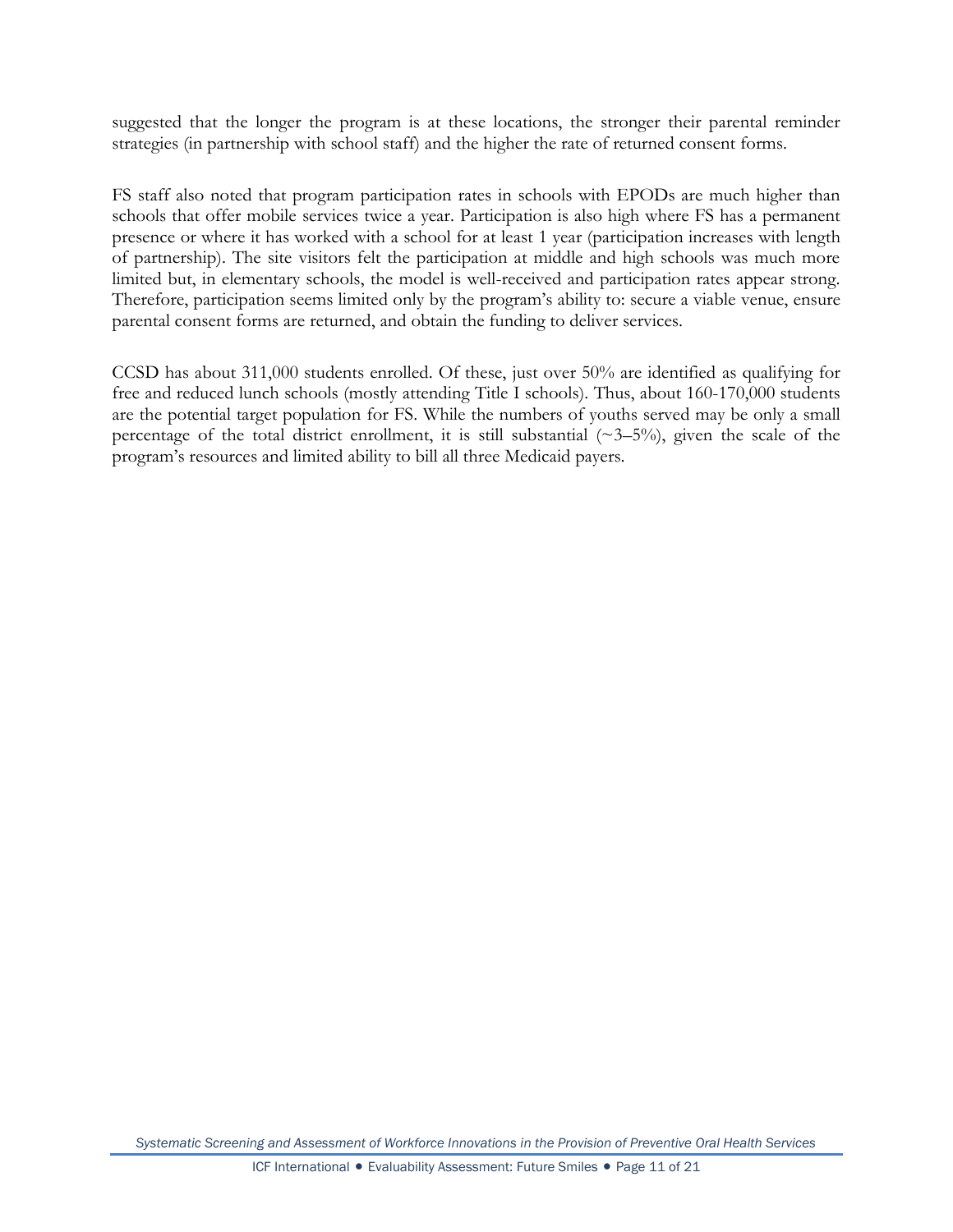## <span id="page-13-0"></span>IV. HIGHLIGHTED FINDINGS

Information collected through the site visit interviews and review of documents provided some insight into the plausibility of the FS program attaining its desired goals and the feasibility of its full implementation.

#### <span id="page-13-1"></span>**Plausibility**

Although FS did not have an existing logic model, it had clearly articulated program activities and goals that accurately described its intervention. As a purely preventive oral health service program reaching underserved/impoverished children ages 0-18 years (or high school graduation up to age 21) with service delivered by public health endorsed dental hygienists, FS activities appear to lead directly to the outcomes of increased availability and access to preventive oral health care. In addition, the workforce model being employed to this preventive care is innovative and likely to increase the reach of preventive services to children with little or no access to oral health care. The logic of the FS program is highly plausible, based on the theory that education (of youth and parents), risk assessment, cleaning, fluoride varnish and sealant applications, and semi-annual recare/follow-up services for youth in school settings will lead to reduced incidence of caries and improved oral health.

While on the site visit, those interviewed consistently stated the program goals (paraphrased in their own words). At the debrief session the draft program goals and logic model was reviewed and revised, but few major changes were needed as the group felt it accurately portrayed the FS program and its outcomes. The only discrepancy was a level of emphasis on parent education and changing parents' behavior as a way of further influencing youth's preventive oral health care. All participants mentioned this as a program goal but also recognized it as somewhat of a program by-product primarily directed at the children in the school district. Whether this is a "core component" of the FS program model is debatable—the site visitors applaud the work but did not see it affecting the desired outcomes of FS as directly as the services reaching youth in school settings or EPODs.

#### <span id="page-13-2"></span>**Feasibility**

The FS program is highly organized and consistently implemented from its scheduling procedures to service provision to data entry/record keeping. The staff was able to show the site visitors their Operating Procedure manuals, Occupational Safety and Health Administration (OSHA) protocols and health manuals/procedures, and FS program data forms and entry procedures. Evidence of a well-documented and implemented program was well-demonstrated.

The program started in late 2009 and has been consistently growing with strong support from the CCSD, other funding partners such as the United Way of South Nevada, and dentistry partners such as the College of Southern Nevada and the UNLV SMD. The partnerships appeared strong and all partners were committed to continued implementation and growth if at all possible. While the United Way funding was reduced this year (due to administrative issues at the foundation locally), FS is committed to its targets for the year and is already well on its way to meeting them. However, the loss of funds may necessitate reductions in some education and outreach activities in the future. Even though the program and CCSD would love to expand to more sites in the district, both

*Systematic Screening and Assessment of Workforce Innovations in the Provision of Preventive Oral Health Services*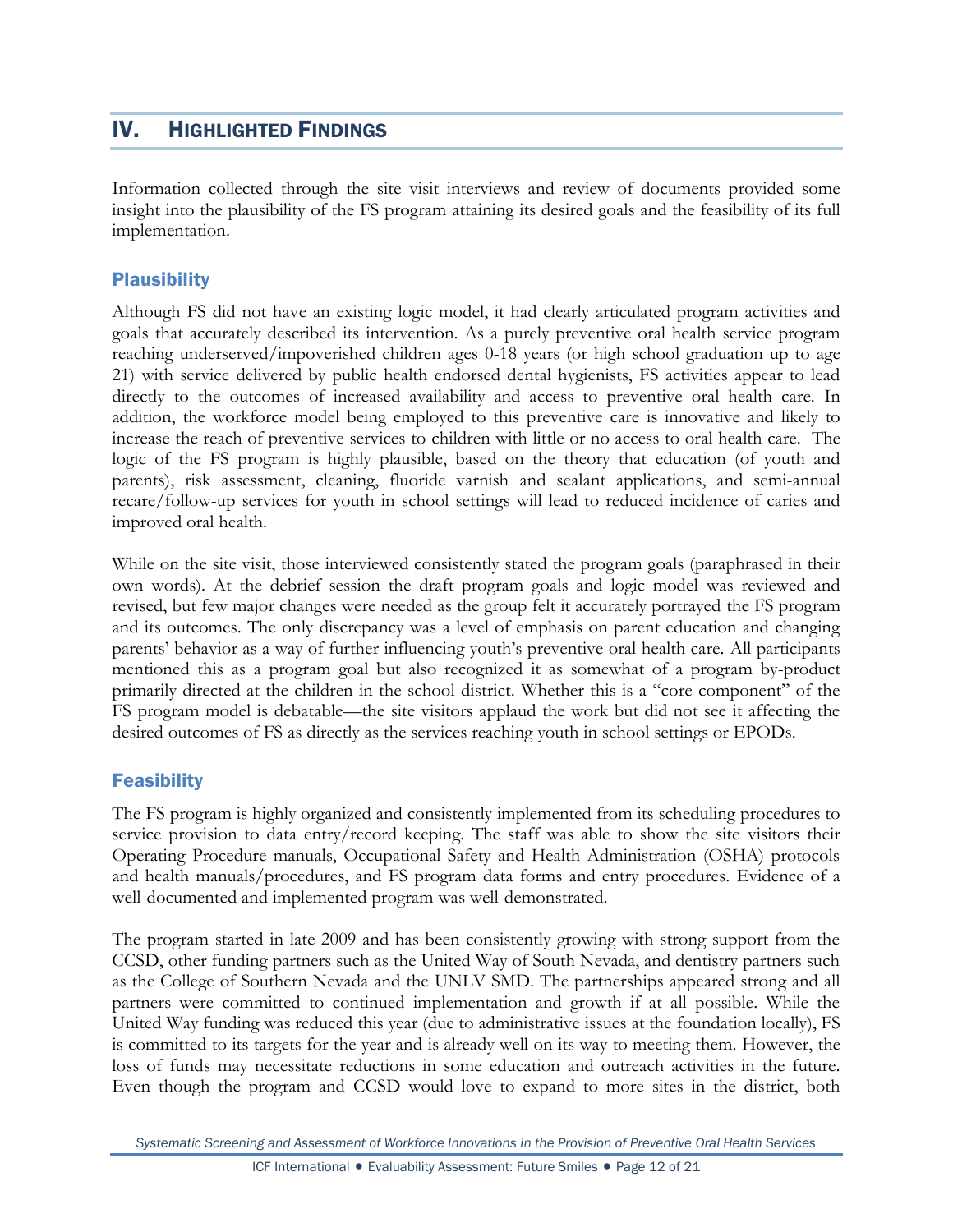EPOD centers and mobile venues, the program will be fully implemented and/or find a way to expand to more sites as funding allows.

#### *Resources*

Nevada requires dental hygienists who wish to practice independent of a dental practice to be certified. This certification is called a "public health dental hygiene endorsement" (PHDHE). This endorsement allows the hygienist to operate in certain settings without the direct oversight of a dentist. The result is a reduction red tape and preventive care costs that allows the FS program to reach more patients.

FS is a nonprofit organization run by a public health endorsed dental hygienist, Terri Chandler. She is one of nine public health endorsed dental hygienists who work part time for FS. Ms. Chandler puts in a fair amount of in-kind support directly but also is the driver behind securing many in-kind resources for their work—mostly dental products (e.g., toothbrushes, sealant material, floss.) and networking/outreach to funders and donors to seek contributions to FS. She also has solid relationships with two oral health education programs (the dental hygienist program at College of South Nevada and the UNLV SDM) which supply FS with higher education, community level preventive clinical rotations, as well as to refer patients for restorative or emergency care. The UNLV dentist, Dr. Demopoulos, also serves as an in-kind dental director for FS, due to a recent change in Nevada that requires a dentist to be a director over a dental practice, the technical definition of FS services. Two of the dental hygienists are responsible for data entry and record keeping in the electronic medical record/billing system and the SEALS form data entry. These duties are in addition to their regular duties and both work only part time. Most of the FS staff are part-time dental hygienists who have other employment in private practice as well.

CCSD and the City of Las Vegas (as relevant) provide pro bono, unused modular or permanent space for FS to set up its three EPOD locations. CCSD also provides space on school grounds for FS to use even if staff is doing only a temporary, mobile set-up for services. CCSD is also collaborating with FS on an evaluation that is monitoring the program's effect on academic outcomes among the students who receive services (compared to students who do not receive FS services).

The program resources have consistently grown until this year (Fall 2012) when the United Way funding was cut by about 30% unexpectedly. This reduction clearly caused a reduction in the reach targets FS had originally planned for over this year. Still, FS plans to meet or exceed its service goals by streamlining its efforts where necessary, but service delivery of primary program components should not be affected.

#### *Barriers*

All stakeholders felt funding was the key issue for increasing the scale of their efforts but what is being done currently is being delivered fully. The United Way funding reduction was cited as a barrier this year. The United Way CEO and program officer were interviewed and described FS as their "poster child"—a truly great program that is savvy and accountable. The cut in funding was an administrative (staff change) issue that was unfortunate, they explained. However, United Way is working to resolve the issue for future funding opportunities. They even indicated that FS was the kind of program they would enter into a long-term funding agreement with (more than annual agreements—this was not a binding statement but a qualitative assessment of the high regard for which the funder has for FS and their belief that it will be successful). The reimbursement issue with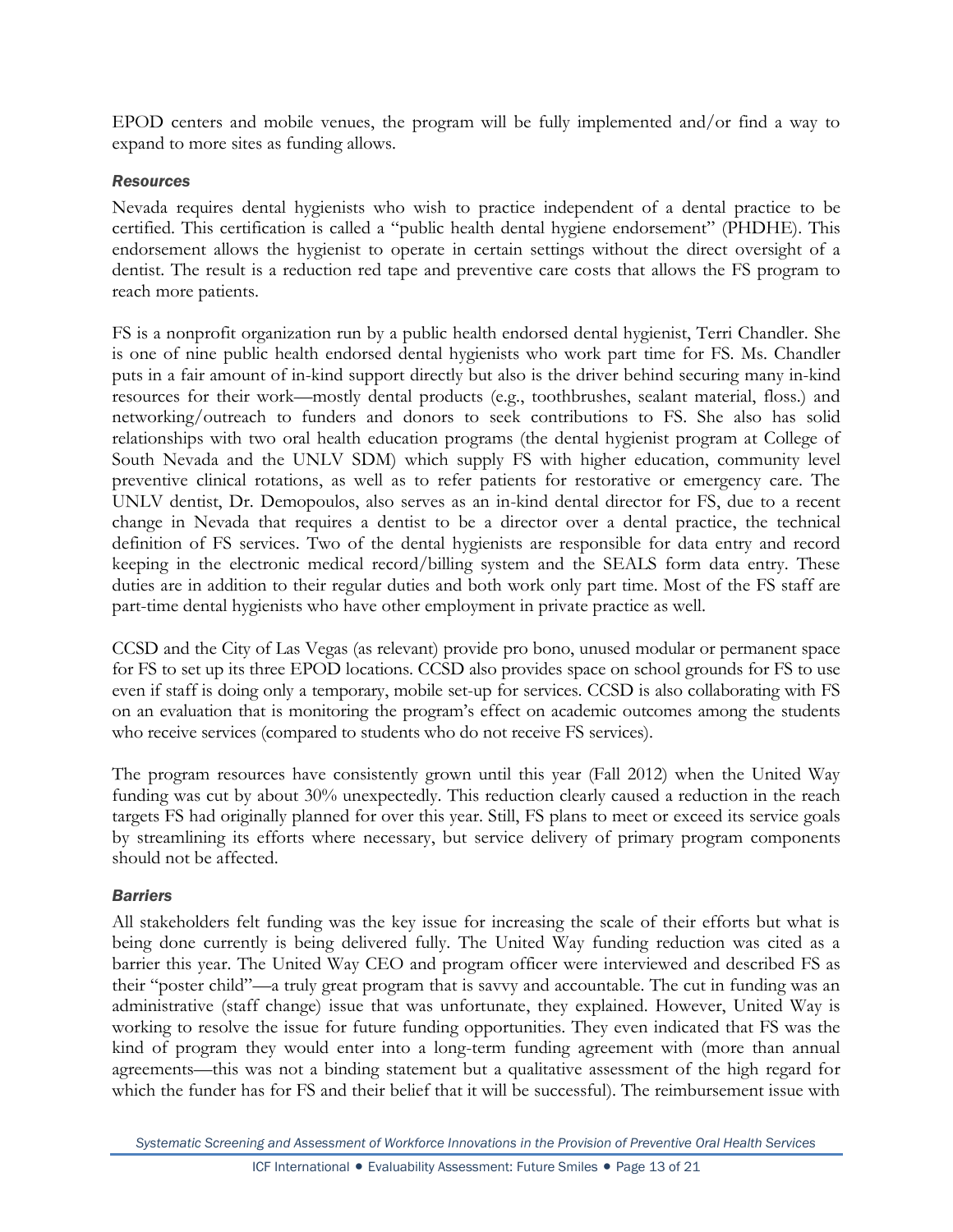Medicaid was also noted as a major concern. The largest of the Medicaid payers claims that the provider panel is closed and will not allow FS to get on the list. About half of the kids receiving FS services last year were enrolled with this payer—HPN. The FS Director feels that if they could get on this Medicaid panel, the program would pay for itself and they would be less dependent on grants to sustain service levels or to expand the program. Many political efforts are afoot to address this barrier but to date they have not been able to get on the HPN Medicaid provider panel.

The issue of better reaching the middle and high school students with services was also noted as a challenge. The processes for appointments and recare appointments are not as easily navigated in high schools in particular; this is due to requirements about which classes upper-grade students can be called out of for appointments and the need for school personnel (not FS staff) to escort youth from class to the FS service location. FS is working with individual schools and CCSD to devise new ways to set and keep appointments for the older youth. FS has this process well-oiled at the elementary schools that enroll most participants and have a longer history of providing services.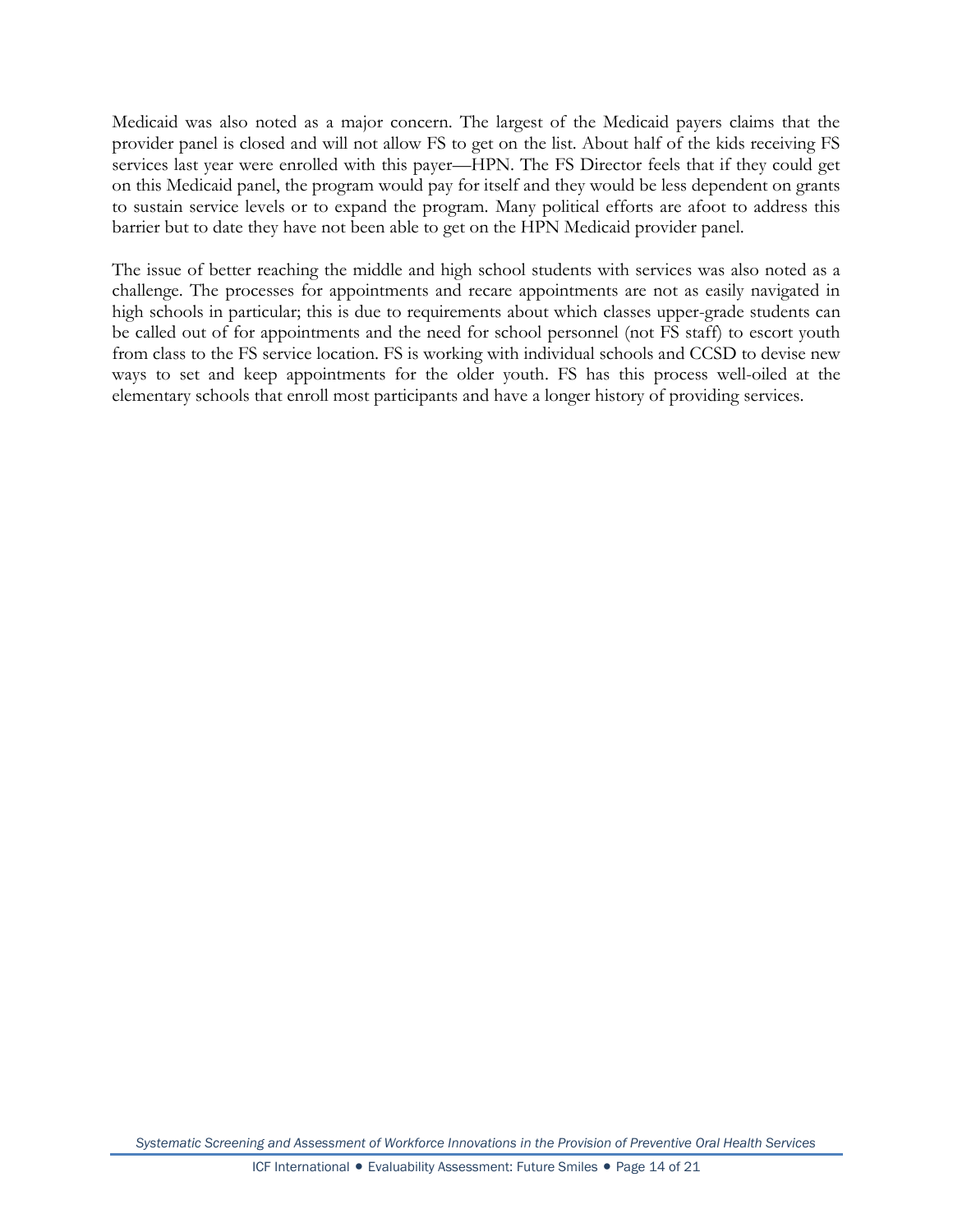## <span id="page-16-0"></span>V. EVALUATION POTENTIAL

#### <span id="page-16-1"></span>Evaluation Capacity Building

#### *Current Data Collection or Evaluation*

Currently, FS collects considerable data on service provision at the client level. The program uses the SEALS data system, the Dentrix electronic medical records (EMR) and billing system, and Microsoft Excel-based tracking of a few more data elements not captured well in the other systems. With these tools, FS is able to fully describe the oral health status of all children the program services by: tracking the school where children are enrolled, billing and medical histories as appropriate for the level of prevention/intervention FS provides; and outcomes at recare. A summary of some of this data was provided by the FS leadership (Appendix C). From the parental consent forms, FS is able to gather additional demographic and oral health care history on each child served (there may be some missing data, depending on how thoroughly parents complete the form). These data are available from December 2009 to the present; FS has two staff members who are part-time service providers but also responsible for data entry and the management of these systems.

CCSD has allowed FS to use the child unique identifier that the district assigns to each enrolled student for the duration of enrollment in the district. Consequently, FS data can easily be linked to school records/data on each enrolled student for as long as he or she remains in the district. All stakeholders indicated a high level of intra-district mobility, which can pose challenges for follow-up care if children move from an FS-served school to a school that does not provide FS services as yet. Nevertheless, so long as children remain in CCSD (there is less mobility out of the district), FS can still track their whereabouts. Site visitors were unable to ascertain whether FS staff conduct direct case management to ensure that youth with restorative dental care needs are following-through with referrals to dentists or community programs. FS staff members described efforts to assist individual children who had major problems obtain the services they need. Still, it was not clear that FS followed up on these referrals as program protocol. Staff did indicate that children seen for recare are examined and any restorative or preventive work completed since their last FS visit is noted in the Dentrix EMR system. This may provide a rudimentary way to track completion of restorative care with a presumed referral completion; however, youth who complete referrals but do not complete the restorative care due to cost or other reasons would not be captured by the current data tracking.

#### *Available Data Sources*

The FS program and CCSD have a wealth of data sources on the program implementation, services being delivered by child by school, and academic records that can be linked to the program data. FS systematically enters its data into the CDC SEALS system, collects service and billing data in Dentrix EMR, and a set of other data (e.g., demographic information and medical history/dental history information reported on parental consent forms) not included in these systems is maintained in an Excel file. The children have unique identifiers used in all three databases which is their CCSD IDs. These IDs are maintained over the life of the student's attendance in the district.

Detailed oral health assessment and service-level data are maintained in the program's current data collection systems. Currently, FS does not assess or collect data on child knowledge or motivation related to preventive oral health care, although this is part of the program's activities during the course of the services it provides. Similarly, it does not assess a parent or guardian changes in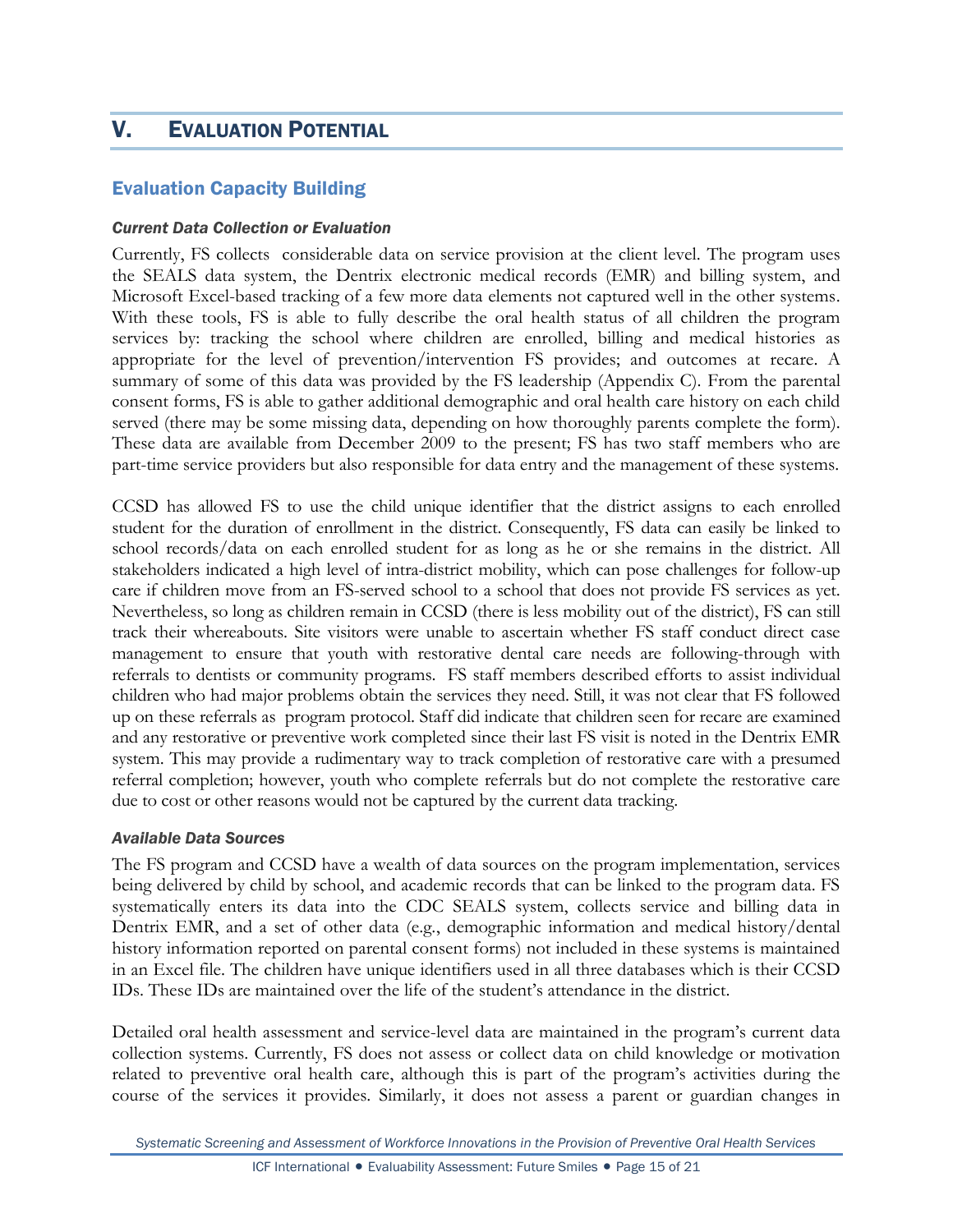knowledge, attitudes, or behaviors associated with their child's oral health care. The FS team voiced ideas for collecting this data via a special data collection that could be launched in two elementary schools with EPODs and strong program participation (Hollingsworth and Cunningham schools where a large proportion of students receive services). CCSD also noted that it delivers an annual district-wide survey of all students that could be used to collect data on oral health. CCSD leadership indicated that possibly up to five survey questions could be added with district approval. These additional questions might provide a comparison of FS-enrolled students to non-enrolled students if this data collection includes CCSD's unique student ID. (The site visitors learned of this survey at the debrief session so this idea may or may not be feasible once researched further).

#### *Options for Further Evaluation*

Depending on the length of a rigorous evaluation of the FS program, several options for further evaluation could be considered:

- A prospective quasi-experimental study could be designed using the two EPOD location/schools as the intervention schools and selected two matched schools where FS is not conducting any outreach at this time. Given the large size of the CCSD, it seems reasonable that appropriate matches could be identified. The study could then address evaluation questions such as: What are the oral health outcomes of FS children compared to children not enrolled in FS, including rates of caries, rates of sealant application, rates of urgent oral health care needs, and so on? What are the academic outcomes of children enrolled in FS compared to those not enrolled in FS?
- One or more cohorts of FS enrolled children could be followed over time (in a retrospective and prospective design) to examine similar outcomes but for a longer time period and among select age groups. Identifying an appropriate comparison group for this study would need further consideration. However, CCSD also noted that they deliver an annual district wide survey of all students that could be leveraged to address oral health (perhaps up to five survey questions could be added with district approval) perhaps serving as a district-level comparison on a restricted list of outcomes.
- A more robust evaluation could be designed to build off of the current proposal CCSD and FS have developed collaboratively to conduct the matched comparison study of academic outcomes of FS enrolled children. The current proposal could be augmented by following a new cohort/drawing new matched controls and simultaneously adding substudy components designed to better assess the intermediate outcomes, such as knowledge gain, preventive behaviors, recare and referral practices, the spectrum of oral health care outcomes, and the spectrum of academic outcomes proposed in the current CCSD and FS proposal.
- Cost-benefit analyses or return on investment assessments should be considered in the context of a rigorous evaluation because the site has strong data on service provision and costs for services per child per event and a unique, possibly cost-efficient model of providing access to preventive oral health care.

Currently, there are strong service-level data sources but less process evaluation focused on the consumer experience. A rigorous evaluation could involve the spectrum of principals, teachers, guardians, children, and staff in quality improvement and process evaluation. For instance, currently, no data are collected on client satisfaction and changes in quality of life/confidence/self-esteem or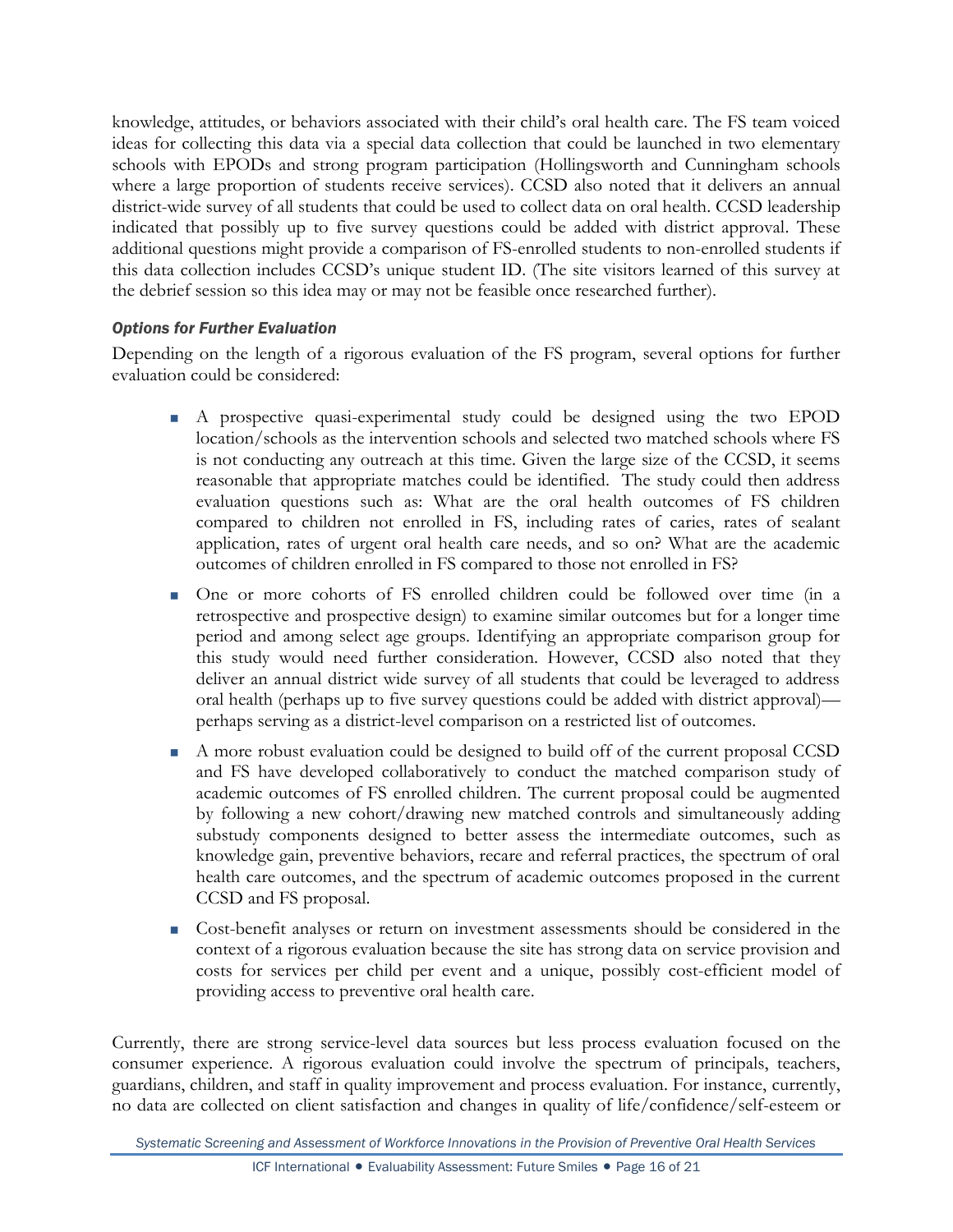data from supporting school stakeholders. Also needed is a comprehensive analysis of who is being reached in each school by examining rates of: consent, refusal, nonresponse, recare, and referral completion. This would capture true reach figures and illuminate if and how differential response to the program is present.

#### *Capacity for Rigorous Evaluation*

While FS needs some staff to assist with data collection and perhaps data entry, depending on any new or burdensome data collection efforts, the program has sufficient capacity and interest in participating in a rigorous evaluation if selected. The draft of an evaluation that FS and CCSD designed together to explore a possible correlation between FS participation and academic outcomes demonstrates clear evidence of the program's capabilities and willingness for evaluation (see Appendix D). FS acknowledges that, ideally, this draft should also include mediating variables/outcomes related to improved oral health. Nonetheless, the program is on its way to conducting a study that examines academic outcomes of FS enrolled students. The preliminary data runs FS has provided to date also suggest (these are crude, unadjusted mean differences) there may be a difference in academic outcomes between the FS intervention group and a matched comparison group (see preliminary data in Appendix E). The study will employ a quasi-experimental design in which FS-enrolled students are compared to a matched control group of children not enrolled in FS services.

#### *Receptivity to Evaluation*

The FS program staff and its key partners—school, district, and clinical—were excited about the opportunity to participate in evaluation, and they are strongly positioned to do so. Clearly, CCSD personnel appear to be better equipped to analyze data and conceive of study designs because of the district's built-in research and evaluation office. At the same time, FS staff members appeared to be good consumers of evaluation eager to assist with evaluation activities in any way that they can. This is evidenced by the wealth of data they already collect on each youth the program serves, data that can be linked to tracked by their unique district ID The leadership and those involved in data entry/collection worked together monthly to update all data summaries, and generate graphs and tables summarizing the program's progress. While these data are mostly for funder reporting and grant-seeking, FS leadership and staff see the value in collecting these data and are motivated to use data to improve program delivery.

#### *Program and Evaluation Support from Umbrella Organization*

The CCSD is serving in the role of a rigorous evaluation lead and partner but the FS staff (the director who synthesizes program data on a monthly basis, the manager who handles billing and Dentrix EMR, and the program coordinator who inputs SEALS system data) is integrally involved in collecting, entering, and ensuring data quality. With support, the program could hire a dedicated part-time evaluation coordinator to help streamline the processes and relieve time burdens on the director and service staff that currently enter data.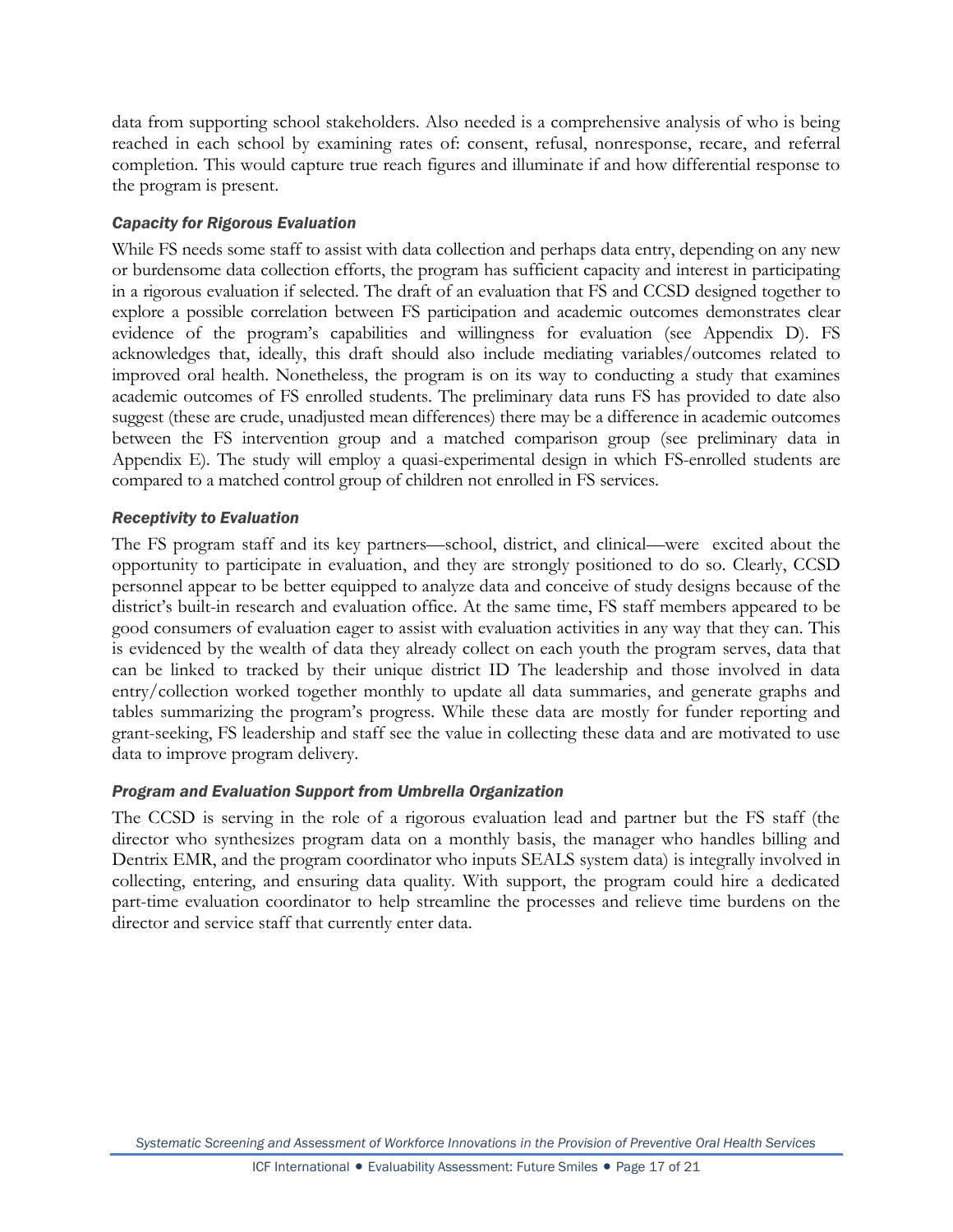## <span id="page-19-0"></span>VI. RECOMMENDATIONS

FS is a strong, innovative program that leverages PHDHE hygienists to provide the spectrum of preventive oral health care to low-income children in Clark County, Nevada. With strong leadership and a passion for the work, FS has been growing steadily and finding ways to expand its service reach, even in the face of challenging economic times and funding reduction. Its success is driven by the team of part-time FS dental hygienists who demonstrate a deep commitment to the children and youths the program serves. The staff is willing to work part time basically for Medicaid reimbursement rates to help impoverished children in CCSD receive oral health risk assessments and preventive care.

With a small program budget, FS provides a lot of preventive oral health care—and its service numbers continue to impress despite a shrinking budget. Ms. Chandler, the FS director, is known to all associated with FS as an incredible leader and entrepreneur who has developed the only such program registered in the State of Nevada. FS is also collecting a strong amount of case-level oral health data (including SEALS), cost data, and has the ability to link these data to data maintained by the CCSD via its student ID tracking system. This is a wealth of extant data with the potential to be leveraged for evaluation purposes. Lastly, FS has continued to build strong relationships with district schools, particularly elementaries, while smartly dispatching mobile units to extend the program's reach to schools in rural areas or with limited interest or space for permanent FS activities.

#### <span id="page-19-1"></span>Additional Program Strengths

- The FS program and purpose has broad stakeholder support that suggests high stakeholder commitment to FS.
- The tenacity, intelligence, and dedication of the program's director (Terri Chandler) to the mission of FS, the quality of care delivered by the hygienists.
- FS can be adapted easily for different locations or populations and the mobile units allow for quick expansion of services and easy facilitation of recare.
- FS sees all children without regard to their insurance or ability to pay.
- The program addresses a major unmet need in the community and has a clear and strong preventive care model.

#### *Program Challenges and Recommendations*

While the FS program is impressive, site visitors certainly noted some challenges. The program appears to have a more difficult time engaging and operating in middle and high schools for a variety of reasons cited in this report. The site visitors felt the participation at middle and high schools was much more limited than in elementary schools, where the model is well-received and participation appears to be greater. However, because FS does not critically assess student participation levels at each school or venue, there are no specific data available indicating greater participation at the elementary schools; however, interviewees generally acknowledge high schools as an area for program growth.

As stated in the report, the majority of FS costs are associated with service provision/labor and supplies (a distant second highest expenditure). An important part of FS funding comes from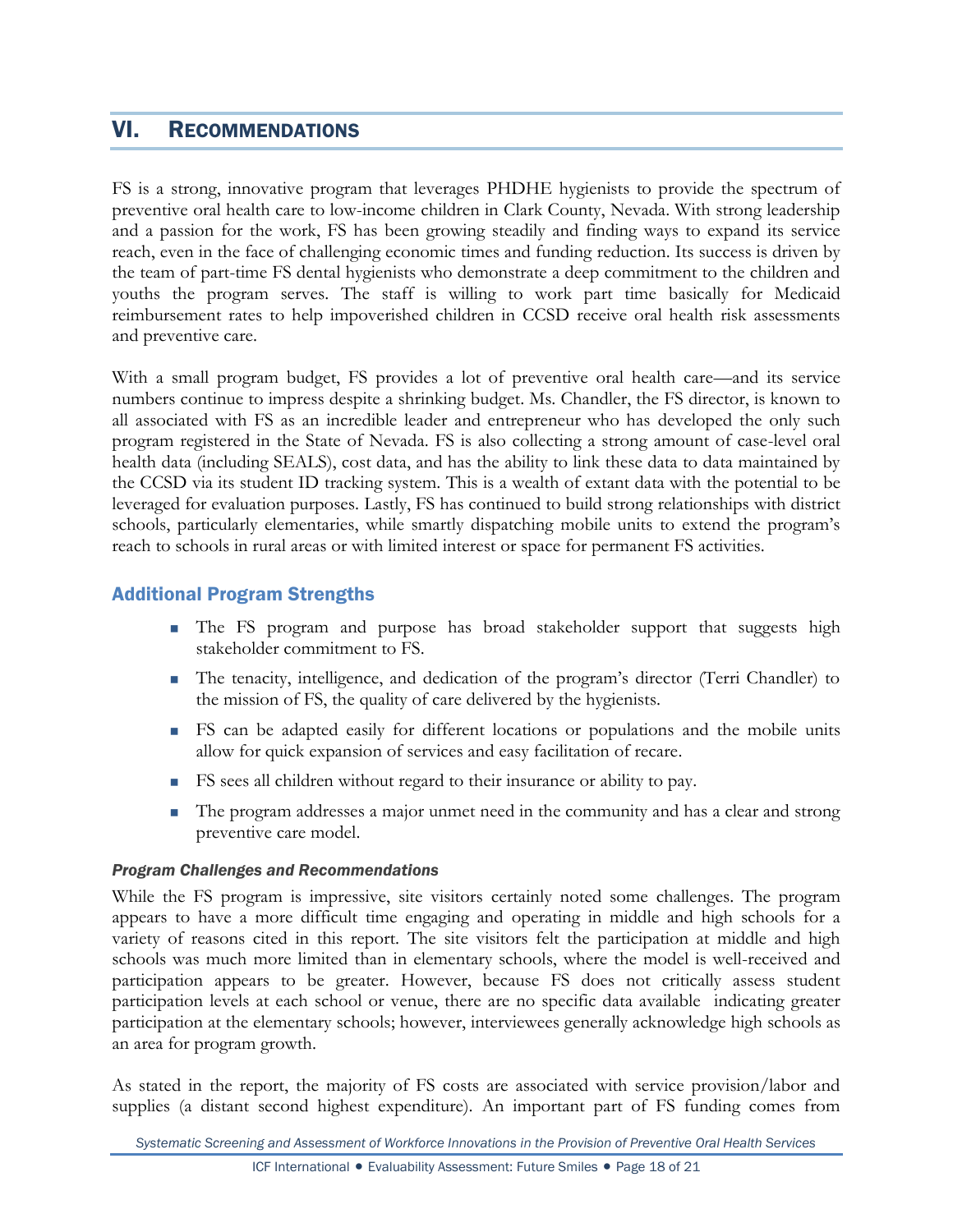receiving Medicaid reimbursement payments (if youth are enrolled). Two of the three Medicaid providers (Scion and HP) have accepted FS on their provider panels for reimbursement. One (HPN, the largest of these payers) claims the provider panels are closed and will not allow FS to get on the list. This is a critical sustainability and growth delimiter that will, if addressed, allow the program to maintain a strong and growing presence in CCSD.

#### <span id="page-20-0"></span>Data Collection, Monitoring and Evaluation

Another recommendation is for FS to partner with a university or college public health, dental school to assist with data analysis and evaluation; the program can existing educational partnerships to find these resources. The data currently summarized are effective tools for sharing the successes of FS but they do not provide a patient-level outcomes perspective rather than focusing on numbers of procedures performed. Using the data that is currently gathered, it would be beneficial to also conduct your evaluation on a per child basis. The additional evaluation resources FS might find in higher education partners could also be leveraged to conduct some process evaluation with school staff, families, and even enrolled children. Among others, FS might choose to examine efforts to follow up on: referrals made (and completed); what various stakeholders say about their experienced with FS; what youth and guardians say about the program. An intermediate outcome evaluation could also be conducted with enrolled families to examine: changes in oral health knowledge; changes in oral health promotion behaviors; follow-up/referral activities; and comfort with and value attributed to seeking oral health care.

A second recommendation for FS is to examine program participation rates by site and look at age, race, ethnicity, gender, and language spoken in the home, if possible. With this information in hand, FS would be positioned to think critically about how to maximize participation within schools or expand reach to schools needing oral health services. Similarly, FS would benefit from examining its reenrollment patterns since families must re-consent for services every 2 years. The program has not been in existence long enough to anticipate whether families will stay in the district and/or continue to want their child to participate in FS. An opportunity to examine this will present itself in 2013.

Lastly, the CCSD has about 311,000 students enrolled. Of these, just over 50% are identified as  $> 50\%$ free and reduced lunch schools (mostly Title I schools). That means about 160-170,000 students are the overall target population for FS services. While the numbers of youth served may be only a small percentage of the total student enrollment in the district, it is still substantial  $(\sim 3-5\%)$  given the scale of their resources and limited ability to bill all three Medicaid payers. If these numbers continue at this rate and early participants maintain enrollment, FS may require service capacity that is currently beyond its means. Thus, a recommendation to expand into more schools must be issued with caution. FS might first conduct an assessment of its enrollment and retention rates to project needs and balance those with its existing capacity (or plan to expand capacity as needed).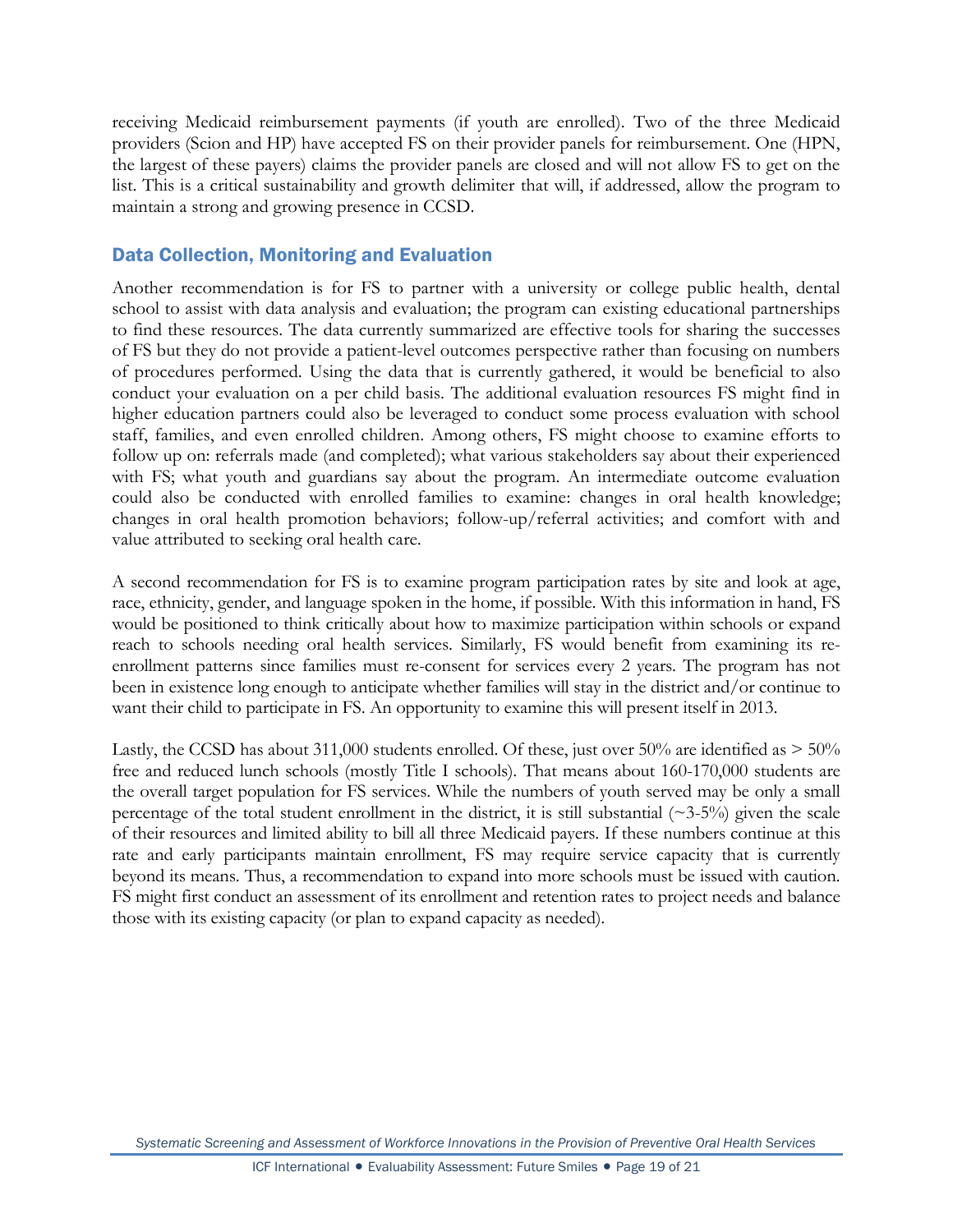## <span id="page-21-0"></span>VII. CONCLUSION

Though relatively new, the FS program has achieved in only a few years a tremendous amount of outreach to its target population and has reduced the incidence of oral disease among the students. The tenacity of the program's executive director and her dedication to the mission of FS has attracted multiple funders while also earning praise of the program's community partners and other accolades. The hygienists who make up the FS staff strongly believe in the program's goals and are very passionate about their work with CCSD students. Most significantly, the data that FS collects and the availability of other data about the CCSD student population make FA highly evaluable. FS achieves and exceeds its goals of reaching and treating the oral health needs of its targeted population of underserved youth. These attributes, along with others, suggest that, with appropriate funding, the program will be able to continue its successful trajectory.

#### <span id="page-21-1"></span>Implications for Other Oral Health Workforce Programs

The FS program is a model preventive oral health services program. While the personalities of the staff associated within this program cannot be duplicated, the service model can be duplicated with the right resources and buy-in from community stakeholders and school administrators. FS reaches mainly students in schools where the majority of students receive  $F \& R$  and administrators seem open to working with FS and granting it access to building facilities. Assuming similar cooperation can be achieved elsewhere, the FS program can serve as an ideal model for other oral health workforce programs.

#### <span id="page-21-2"></span>Implications for Rigorous Evaluation

Rigorous evaluation can be conceptualized for this intervention. One researcher/statistician for the CCSD has already begun some analyses of FS and tentative planning for an evaluation. While statistical significance has not yet been calculated, FS enrollees seem to perform better on math and reading test scores when compared to a matched group of students at other schools that do not receive the FS intervention. The FS team carefully and consistently collects and analyzes the data it has and is receptive to modifying and updating data collection and analysis to perform a high quality, rigorous evaluation. In addition to the data FS has already collected, the support and dedication from the hygienists, administrators, and stakeholders make FS an ideal candidate for a rigorous evaluation.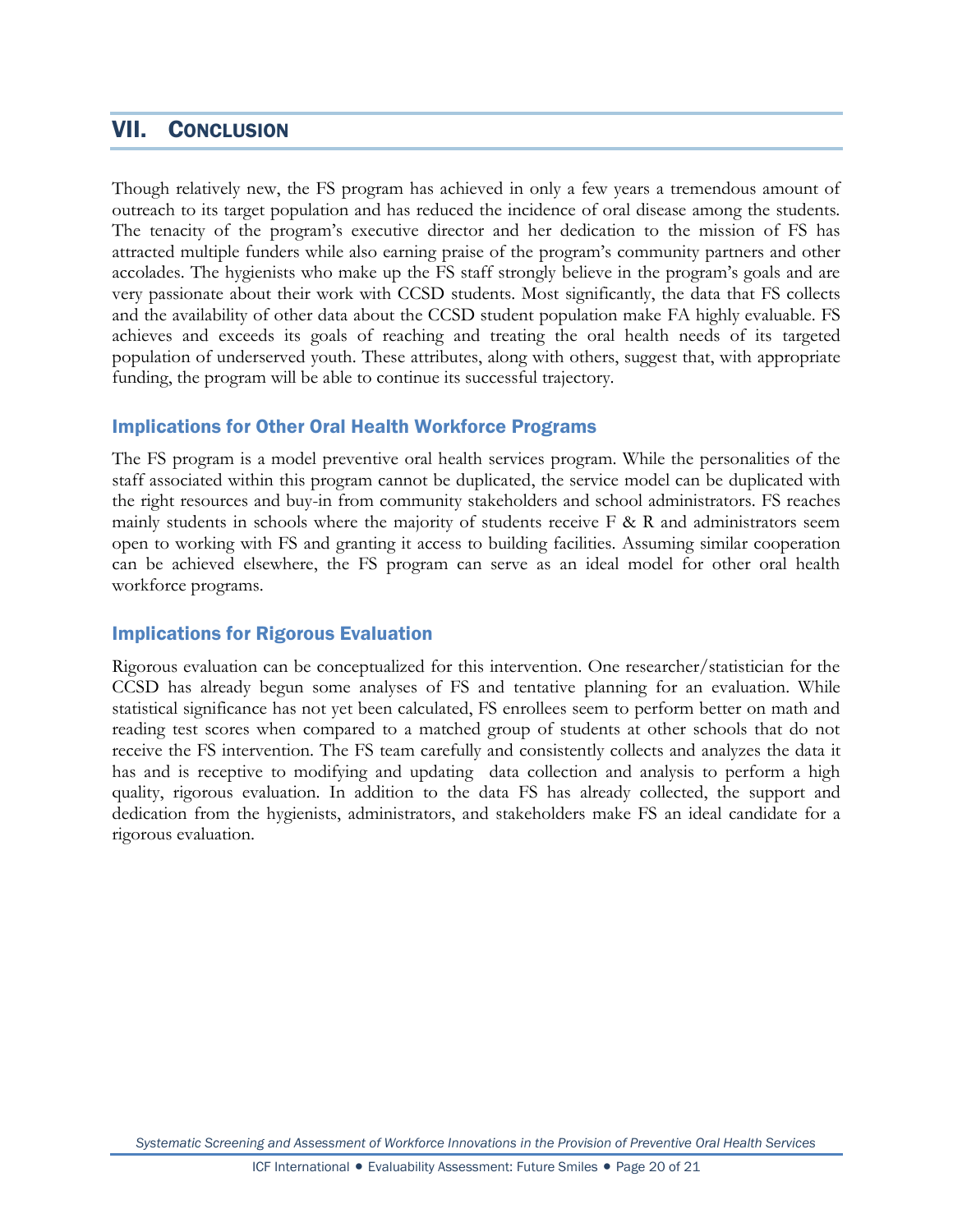## <span id="page-22-0"></span>**REFERENCES**

Leviton, L. C., & Gutman, M. (2010). Overview and rationale for the systematic screening and assessment method. *New Directions for Evaluation, 125,* 7–31.

Leviton, L. C., Kettel Khan, L., & Dawkins, N. (2010). The systematic screening and assessment method: Finding innovations worth evaluating. *New Directions for Evaluation, 125,* 1–5.

Milliard, T. Clark County School District's enrollment grows. *Las Vegas Review-Journal*, Sep. 24, 2012. Retrieved on Feb 15 2013, from http://www.lvrj.com/news/clark-county-school-district-senrollment-grows-171077941.html.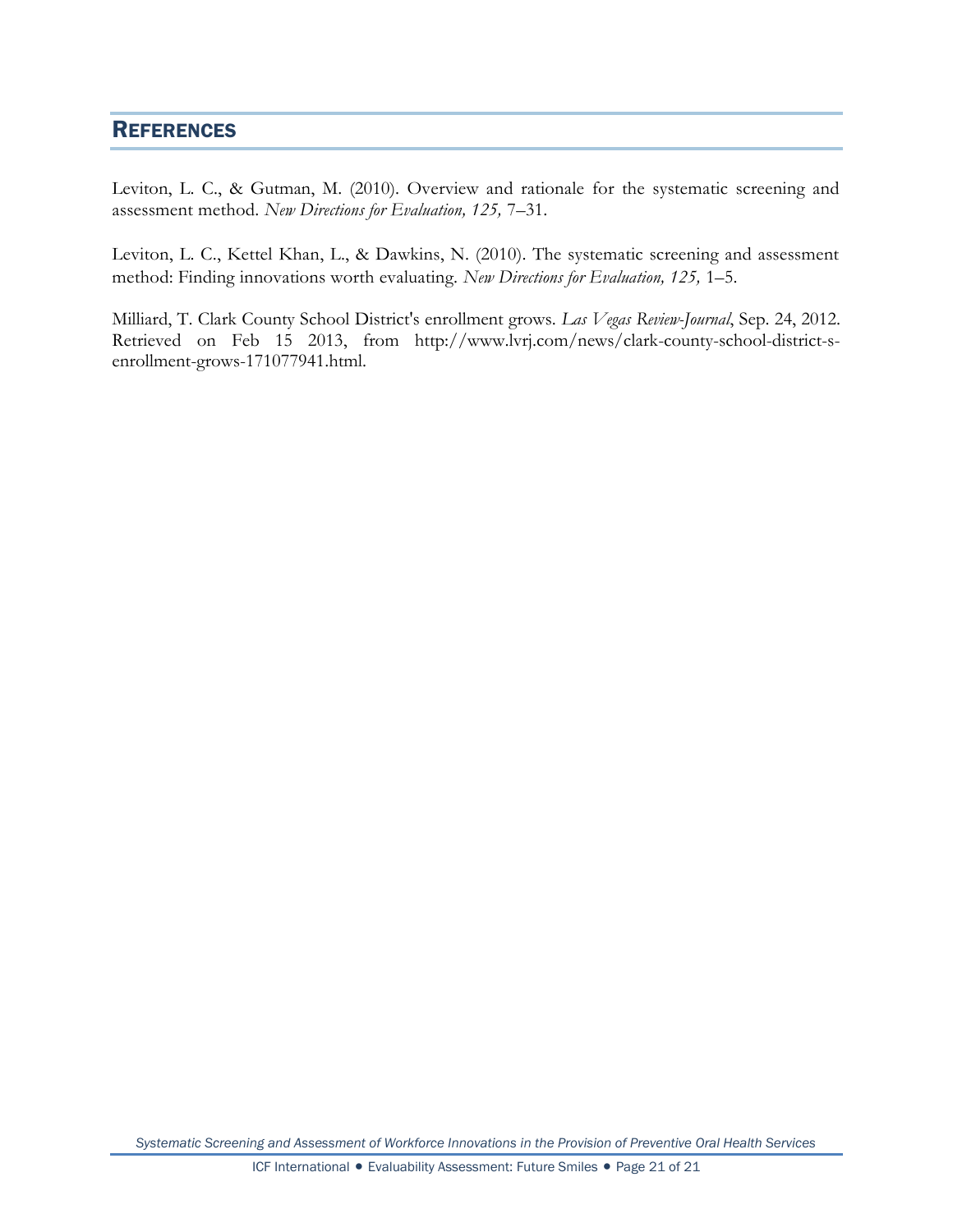# APPENDIX A INTERVIEW GUIDE TOPICS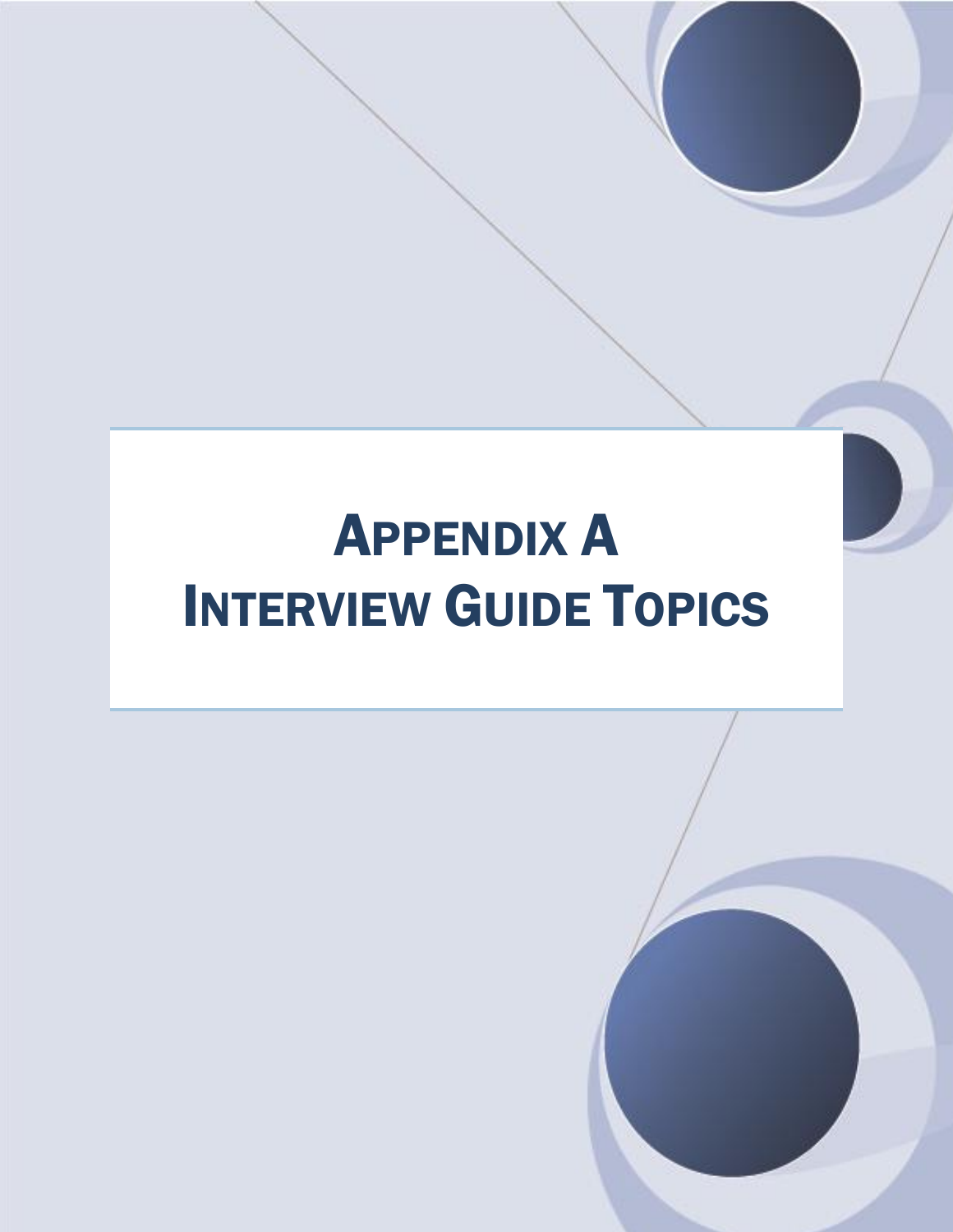## APPENDIX A. INTERVIEW GUIDE TOPICS

#### SYSTEMATIC SCREENING AND ASSESSMENT OF WORKFORCE PROGRAMS IN THE PROVISION OF PREVENTIVE ORAL HEALTH SERVICES: DENTAL PROVIDERS IN NON-DENTAL SETTINGS

#### INTERVIEW TOPICS

During the evaluability assessment site visits, we hope to learn more about your program. Some of the topics that we would like to discuss with the identified interviewees include the following:

#### Lead Administrators

- Background and history of the program
- **Basis for the program**
- **Program's goals, expected outcomes, activities, and services**
- **Program components**
- **Program setting(s)** and rationale for site selection
- Staffing, training, roles and responsibilities
- Administrator's role and responsibilities
- Challenges and successes with implementation
- Community awareness and involvement
- **Program's reach to target audience**
- **Current or potential partnerships**
- Strengths and weaknesses of the program
- Success(es) of the program
- Key lessons learned with overall experience
- Data collection activities
- **Financial resources and funding challenges**
- Start-up costs, ratio of costs across program components, cost of administration

#### **Managers**

- **Manager's role and responsibilities**
- Basis for the program
- **Program's goals, expected outcomes, activities, services**
- **Program components**
- Key staff members and their roles
- **Program setting(s)** and rationale for site selection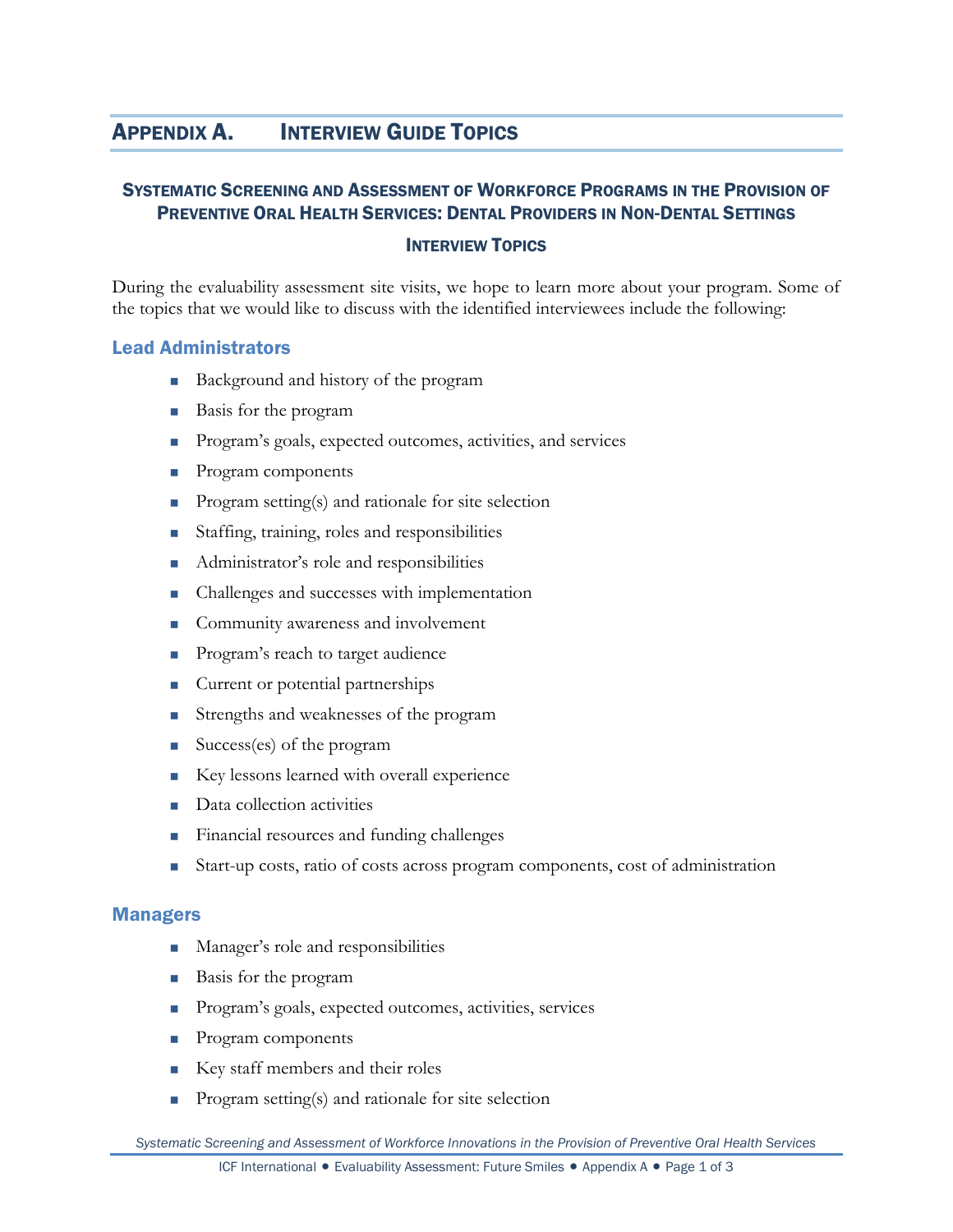- Community awareness and involvement
- **Program's reach to target audience**
- Current or potential partnerships
- **Strengths and weaknesses of the program**
- Key lessons learned with overall experience
- Success(es) of the program
- **Data collection activities**
- Financial resources and funding challenges
- Start-up costs, ratio of costs across program components, cost of administration

#### **Staff**

- Staff member's role and responsibilities
- **Program's goals, expected outcomes, activities, and services**
- Community awareness and involvement
- **Current or potential partnerships**
- **Strengths and weaknesses of the program**
- Successes of the program
- Key lessons learned with overall experience
- Data collection activities
- Financial resources and funding challenges

#### Partners

- **Partner's involvement, role, and responsibilities**
- **Program's goals, expected outcomes, activities, and services**
- Community awareness, involvement, and reaction
- **Benefits from partnership**
- **Other potential partners**
- **Strengths and weaknesses of the program**
- Success(es) of the program
- Key lessons learned from experience with the program
- Funding sources and their effect on partnership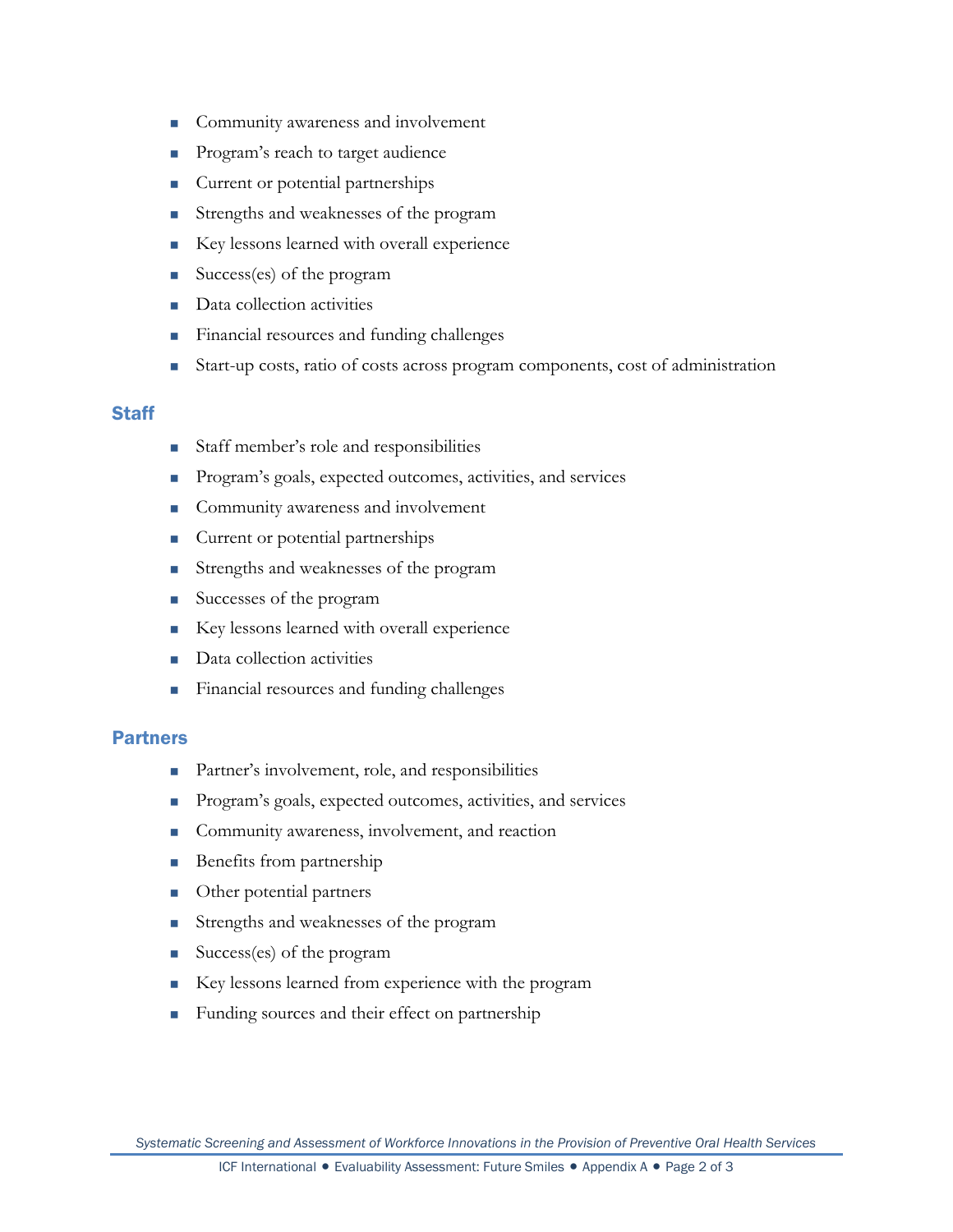#### **Evaluators**

- Evaluator's role and responsibilities
- **Program's goals, expected outcomes, activities, and services**
- **Program components**
- **Program's reach to target audience**
- Community awareness, involvement, and reaction
- **Other potential partners**
- Success(es) of the program
- **Evaluation design**
- Data collection methods
- Analysis of data and dissemination of results
- Key lessons learned from experience with the program and efforts with evaluation
- Financial resources and funding challenges

#### Other Stakeholders

- Background and history of the program
- **Program's goals, activities, and services**
- Stakeholder's role and involvement with the program
- **Program's reach to target audience**
- **Audience's awareness and reaction**
- General impression of the program
- Success(es) of the program
- Key lessons learned from experience with the program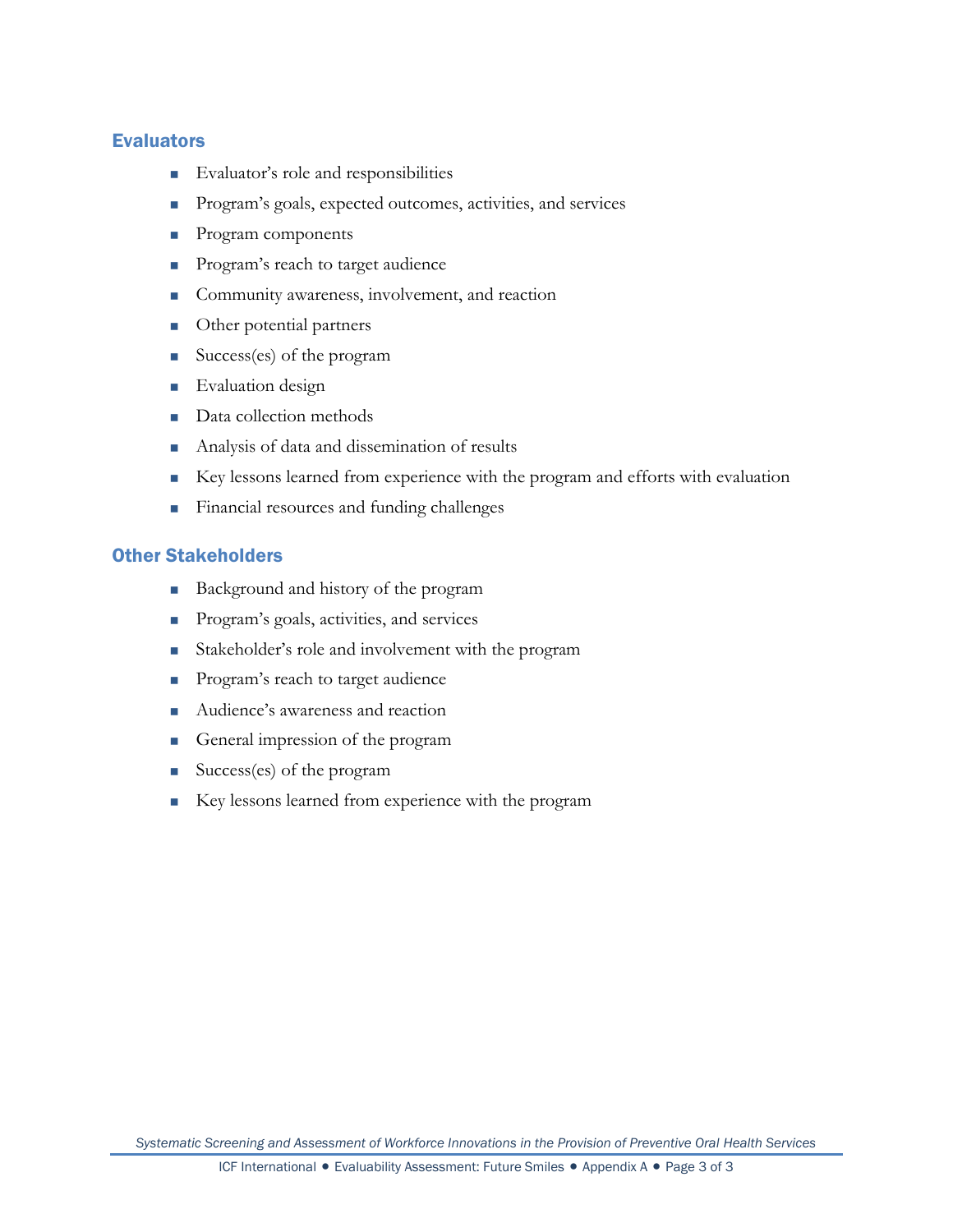# APPENDIX B LOGIC MODEL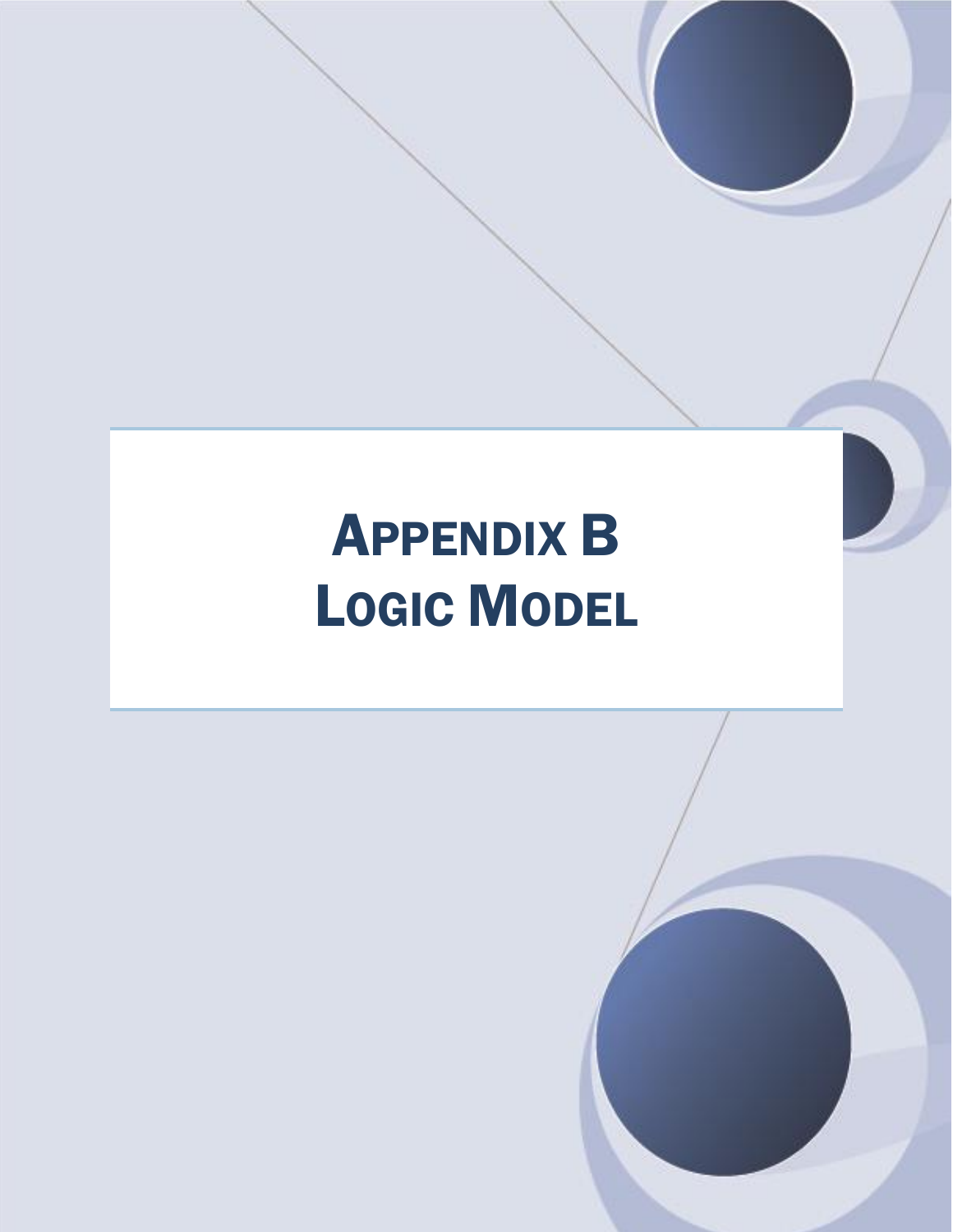## **Future Smiles Program Logic Model Dental providers in non–dental settings**

**Rationale:** Providing preventive oral health services to children ages 0-18 (or until high graduation/21 years) in school-based or school proximal settings using public health (PH) dental hygienists to provide basic preventive oral health care, such as risk assessments, cleaning, fluoride varnish, sealants, follow-up preventive care, and referrals for restorative or emergency care. The program aims to reach youth in schools where free and reduced lunch status exceeds 50%.